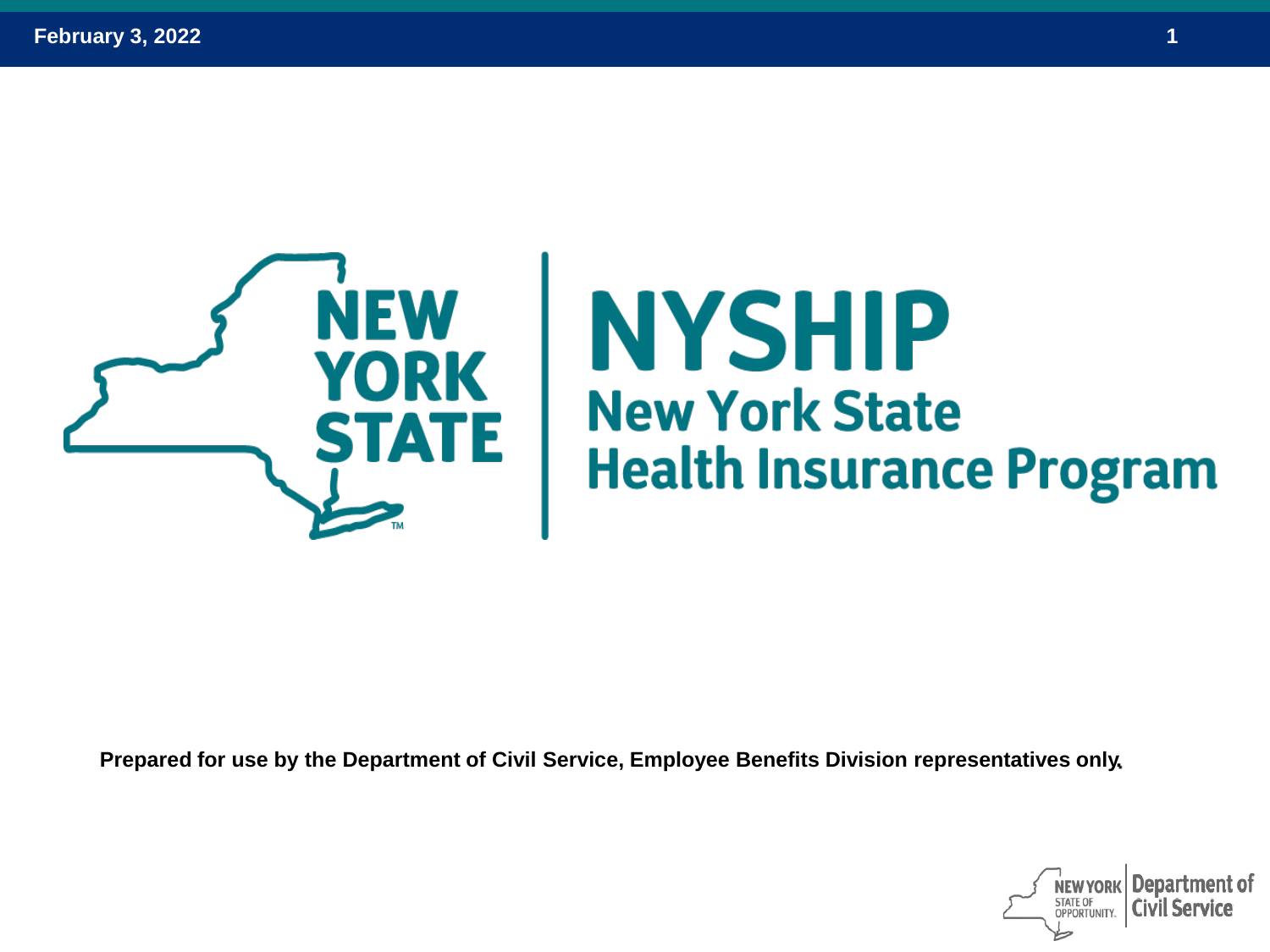# **Click on State Employees www.cs.ny.gov**



Health Insurance Program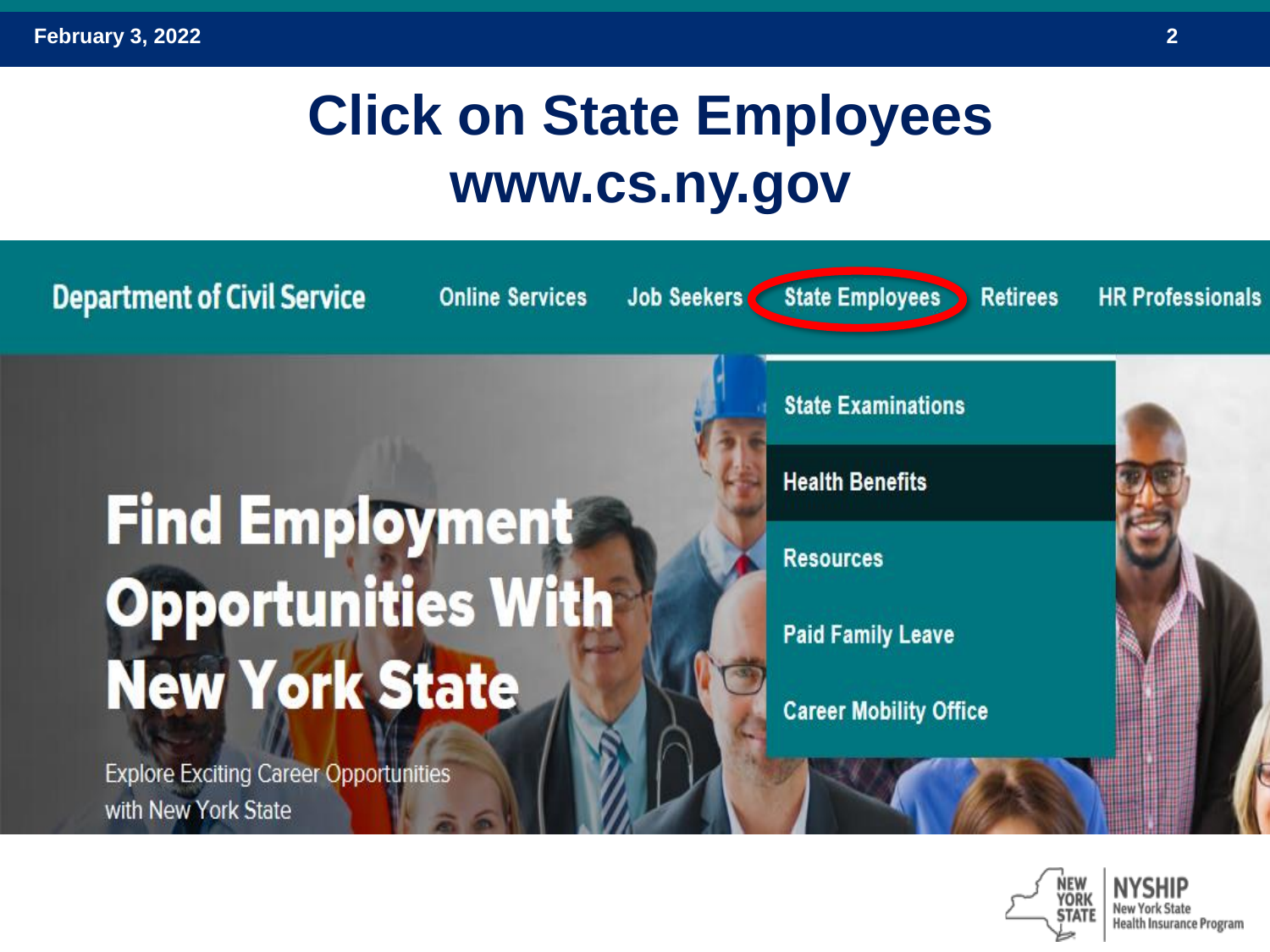#### **NYSHIP Online**



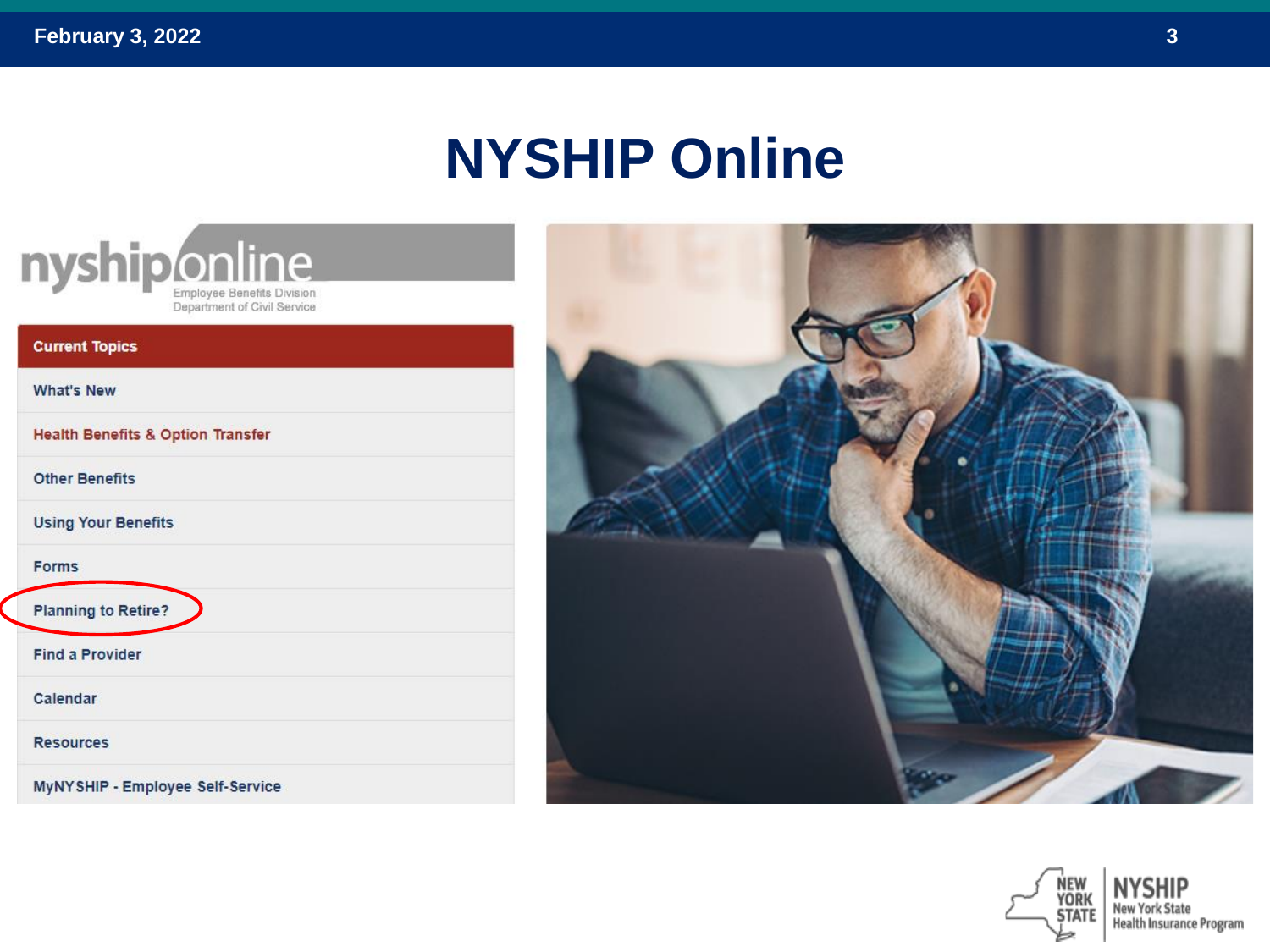## **NYSHIP**

#### **What is NYSHIP?**

- The New York State Health Insurance Program
	- ̶ The Empire Plan
	- ̶ NYSHIP-approved Health Maintenance Organizations (HMOs)

#### **Who is eligible for NYSHIP?**

- Employees, retirees and their families from:
	- ̶ New York State Agencies
	- ̶ Participating Employers
	- ̶ Participating Agencies

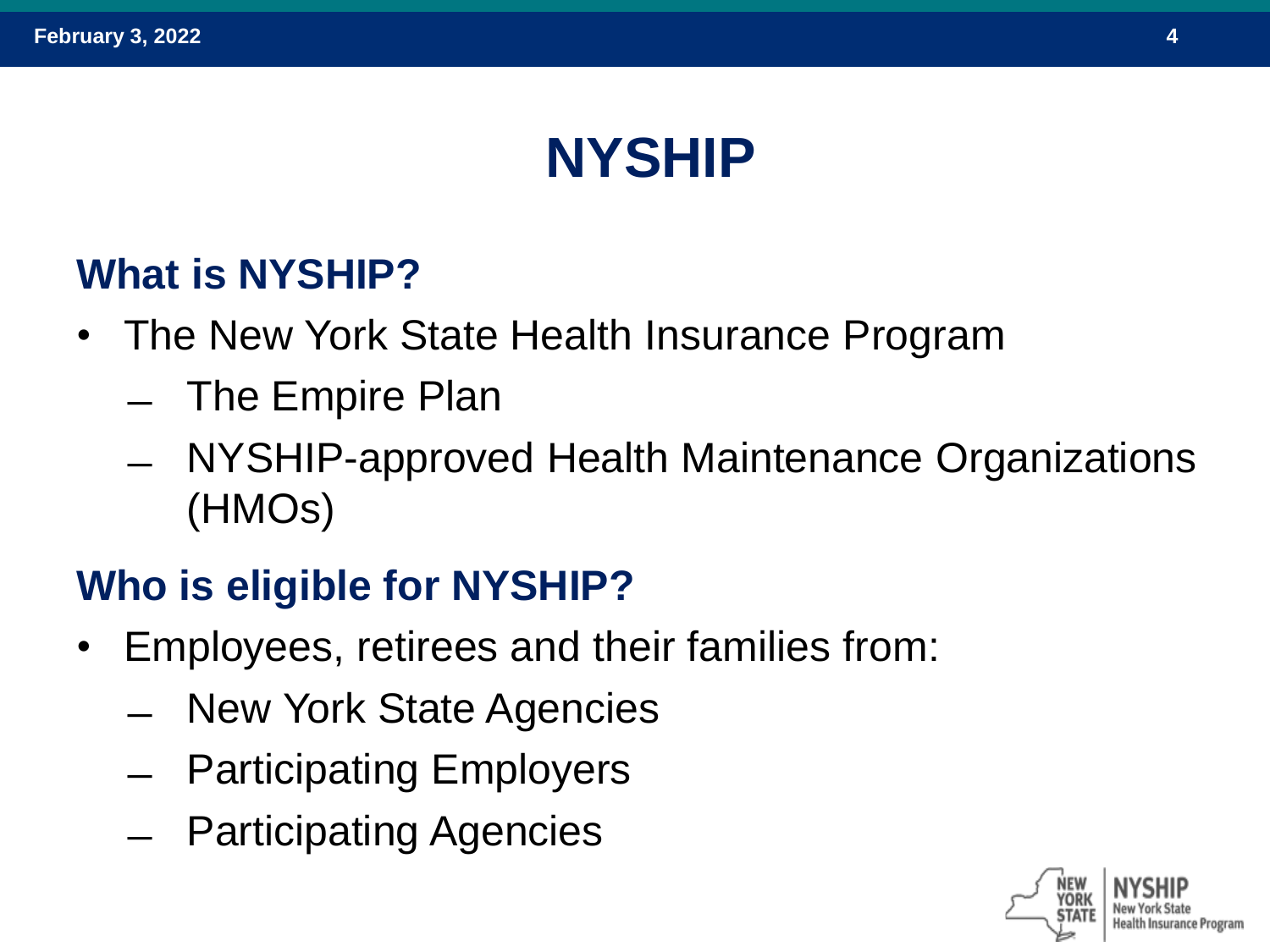# **Today's Topics**

- Eligibility
- **Cost**
- Sick Leave Credit
- Dental and Vision
- Eligible Dependents
- Dependent Survivors
- Medicare



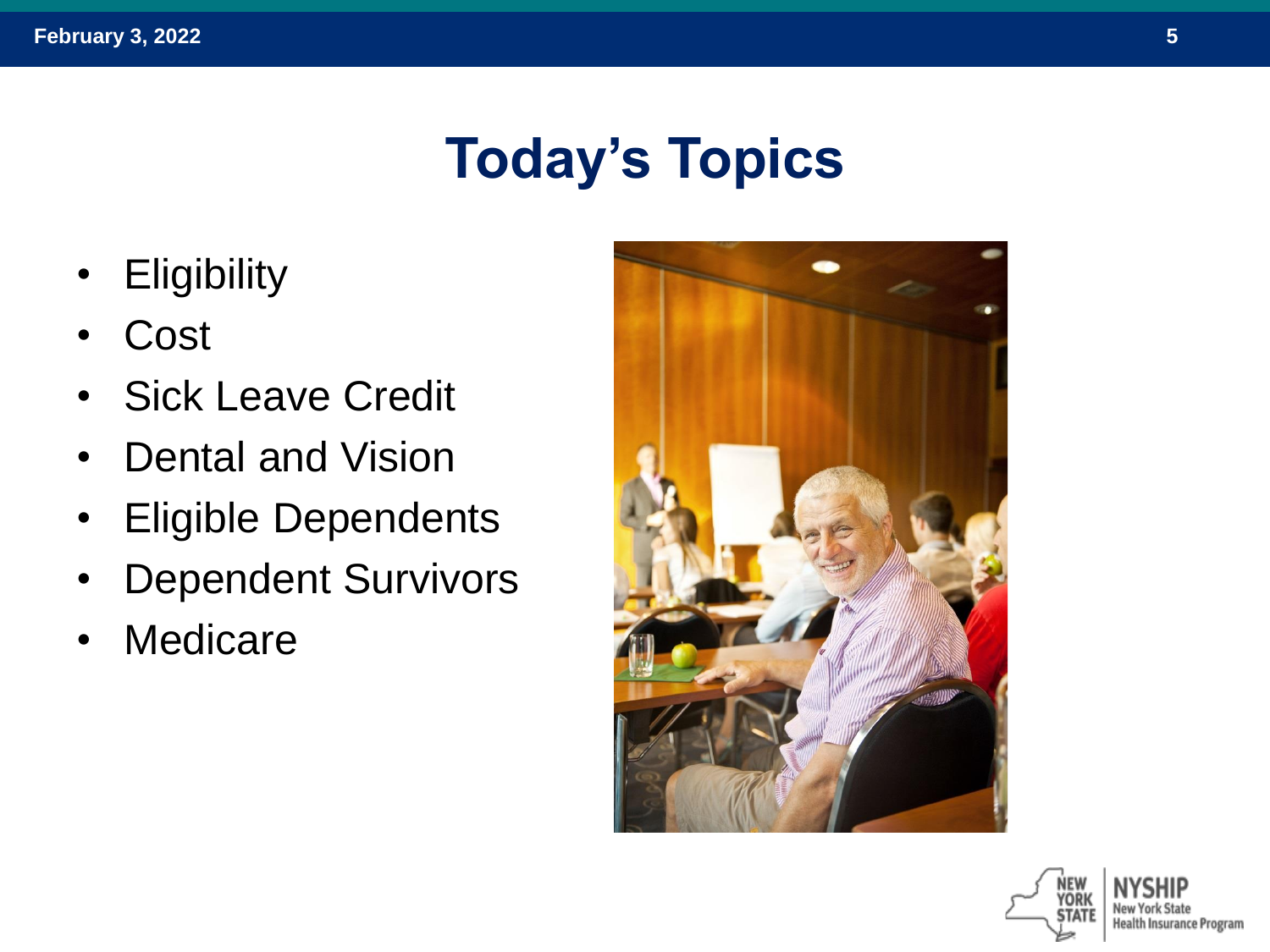# **Eligibility for Retiree Health Benefits**

- Minimum 10 years of service in a NYSHIP benefitseligible position
- Eligible for a NYS pension
- Enrolled in NYSHIP at the time of your retirement as:
	- ̶ Enrollee
	- **Dependent**
	- ̶ Enrollee in the Opt-out Program

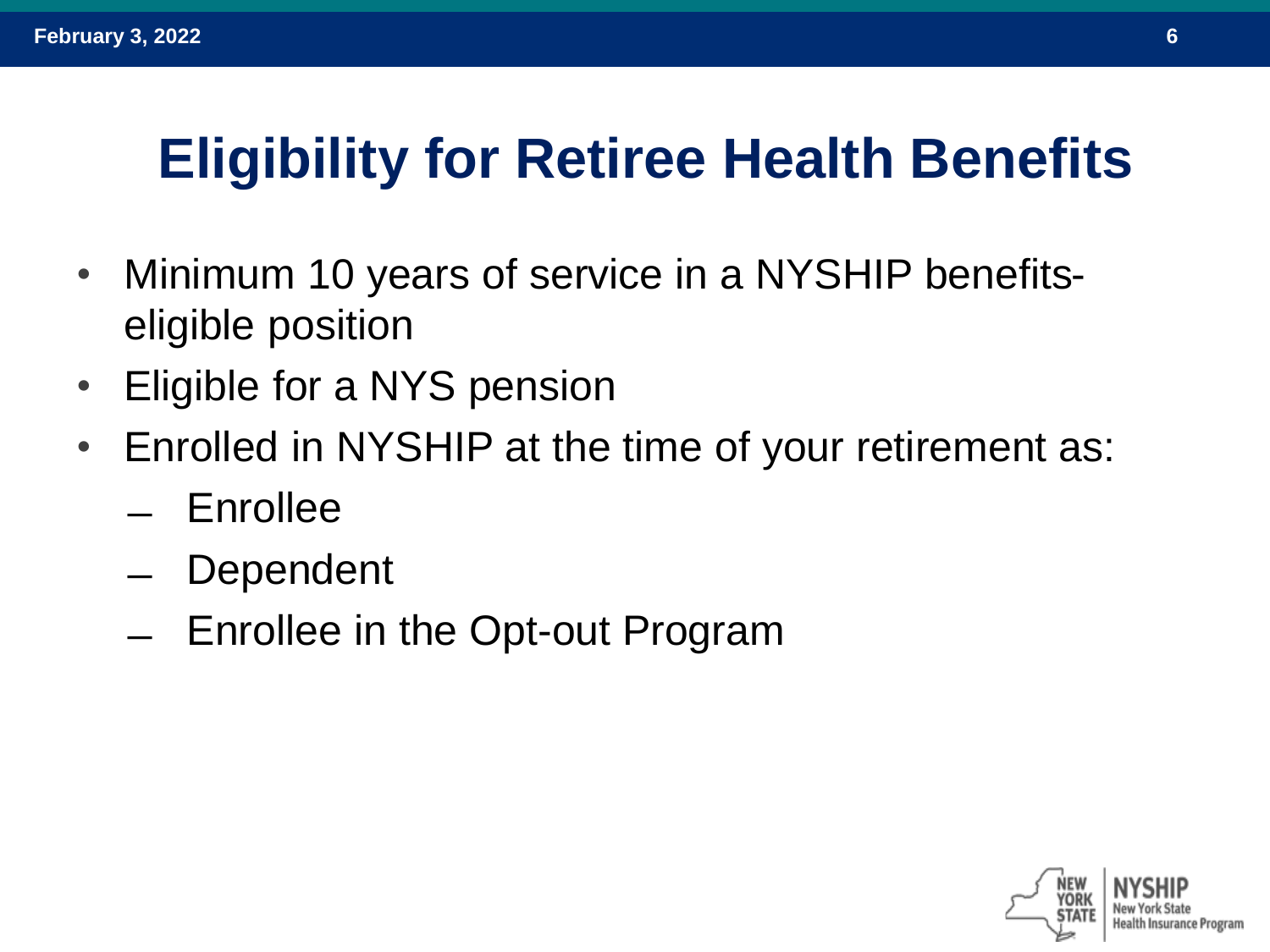# **Benefits Eligibility Example**

#### **Does Joe qualify?**

- Total of 12 years of NYSHIP service
	- ̶ Four years at a NYS Agency
	- ̶ Four years at a Participating Employer
	- ̶ Four years at a Participating Agency
- Eligible for a NYS pension
- Enrolled in NYSHIP

Yes, Joe is eligible for retiree health insurance benefits.

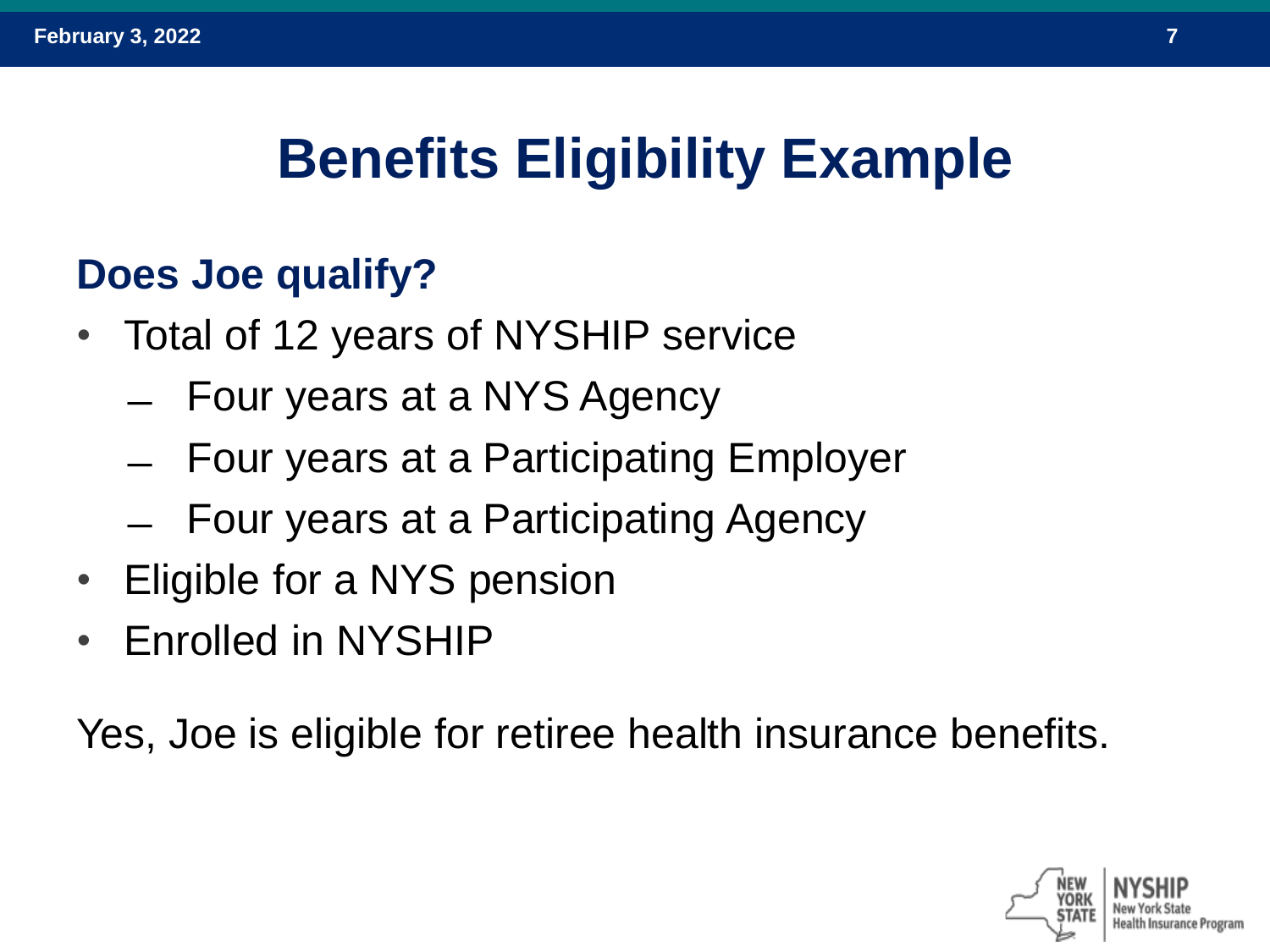# **Disability Retirement**

| <b>Non-Work-Related Disability</b> | <b>Work-Related Disability</b> |  |
|------------------------------------|--------------------------------|--|
| 10 years of NYSHIP benefits-       | Service requirement is         |  |
| eligible service                   | waived                         |  |

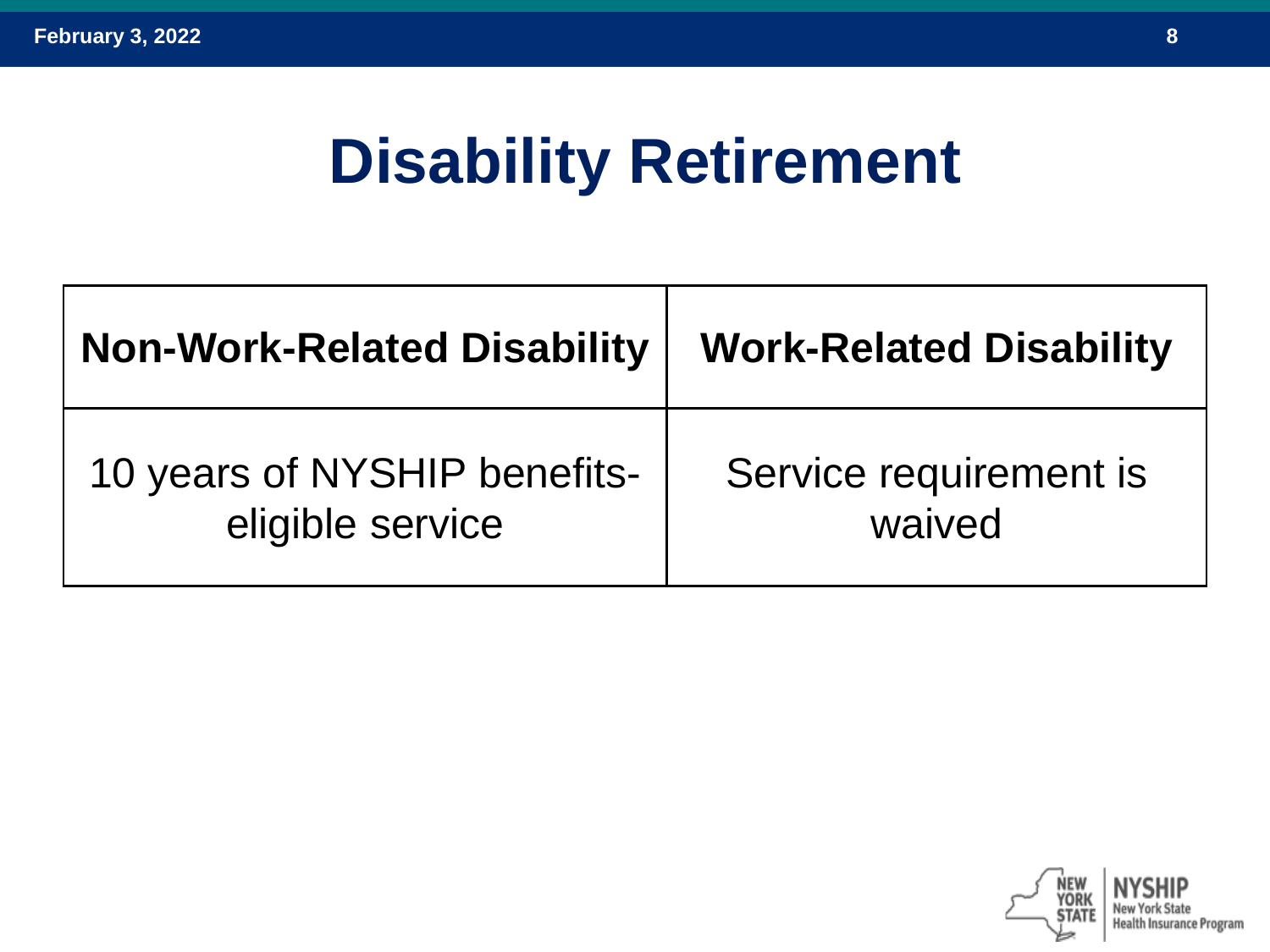## **Disability Retirement Example**

#### **Does Joe qualify?**

- Eight years of service in a benefits-eligible position
- Enrolled in NYSHIP plan
- Injured at work and retiring due to disability

Yes, Joe qualifies for retiree coverage. The 10 years of service is waived because his disability is work related.

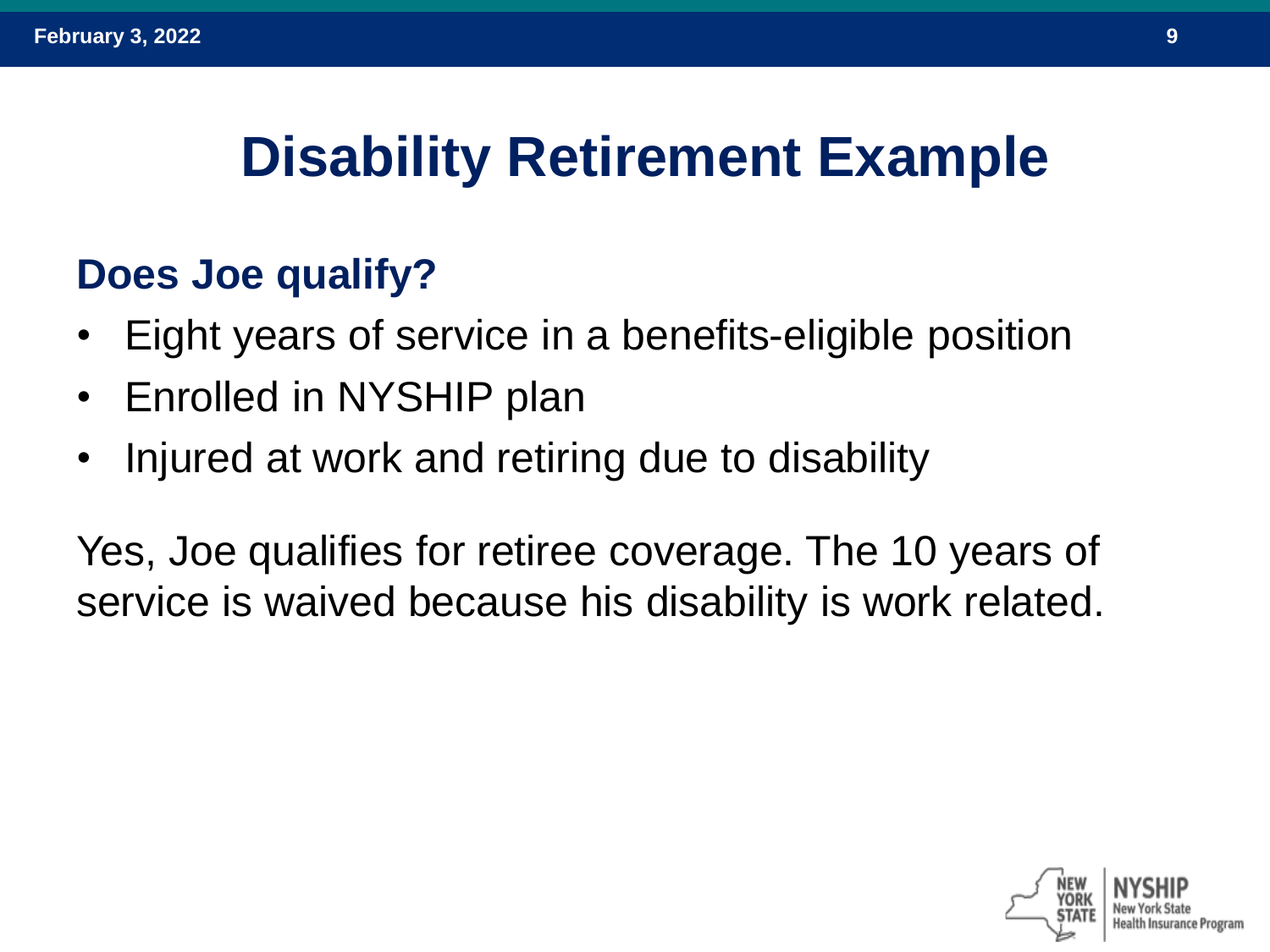## **Retiree Letters**

| <b>Notification Letter</b>                                                                                                                                                                                                                                                                                                                                                            | "Dear Retiree" Letter                                                                                                                                                                                                                               |
|---------------------------------------------------------------------------------------------------------------------------------------------------------------------------------------------------------------------------------------------------------------------------------------------------------------------------------------------------------------------------------------|-----------------------------------------------------------------------------------------------------------------------------------------------------------------------------------------------------------------------------------------------------|
| Letter confirming that the<br>$\bullet$<br><b>Employee Benefits Division has</b><br>been notified of your retirement<br>Does not confirm eligibility for<br>$\bullet$<br><b>NYSHIP Retiree coverage</b><br><b>Provides NYSHIP Retiree</b><br>$\bullet$<br>eligibility requirements<br><b>Payment Methods</b><br><b>Medicare Requirements</b><br><b>Continuing Dental &amp; vision</b> | Letter sent after the<br>$\bullet$<br><b>Employee Benefits Division</b><br>has confirmed your eligibility<br>for NYSHIP Retiree coverage<br>• NYSHIP option<br>Monthly cost<br>$\bullet$<br>Sick leave credit<br>$\bullet$<br>Medicare<br>$\bullet$ |

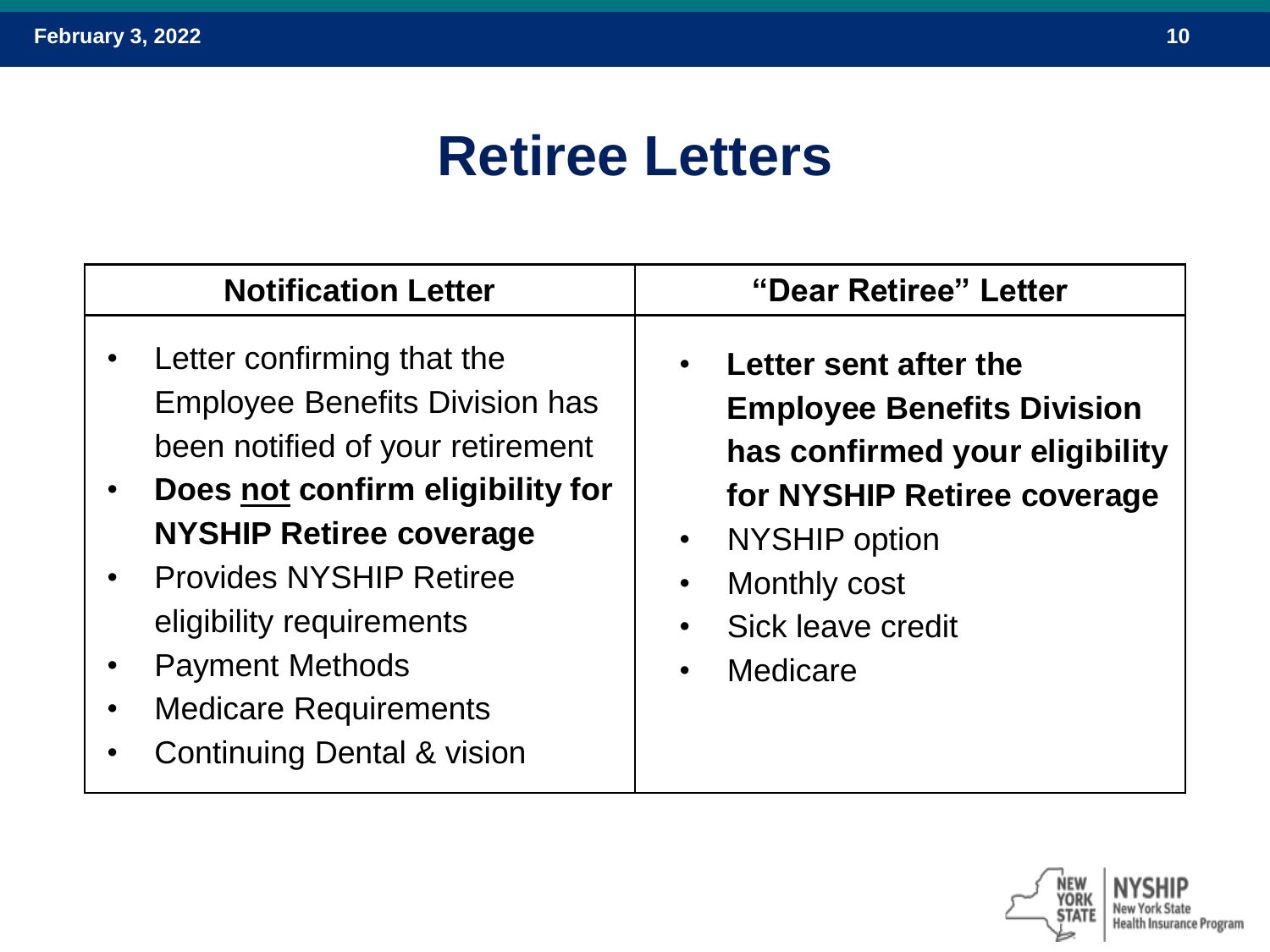# Questions

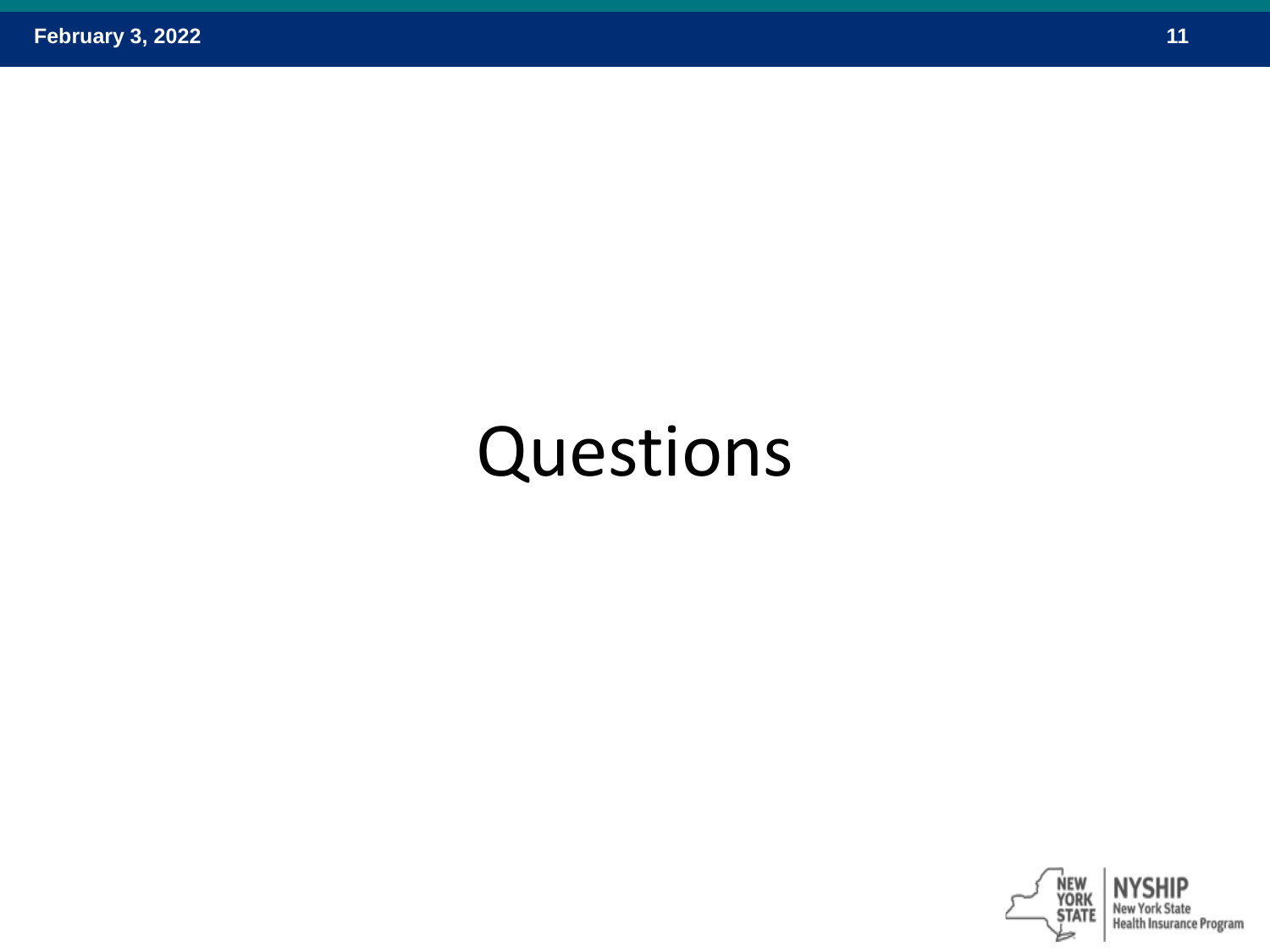#### **Retiree Cost**

- State continues to contribute
- Pay the same share as an active employee, except on a monthly basis
- Unused sick leave can be used to reduce cost

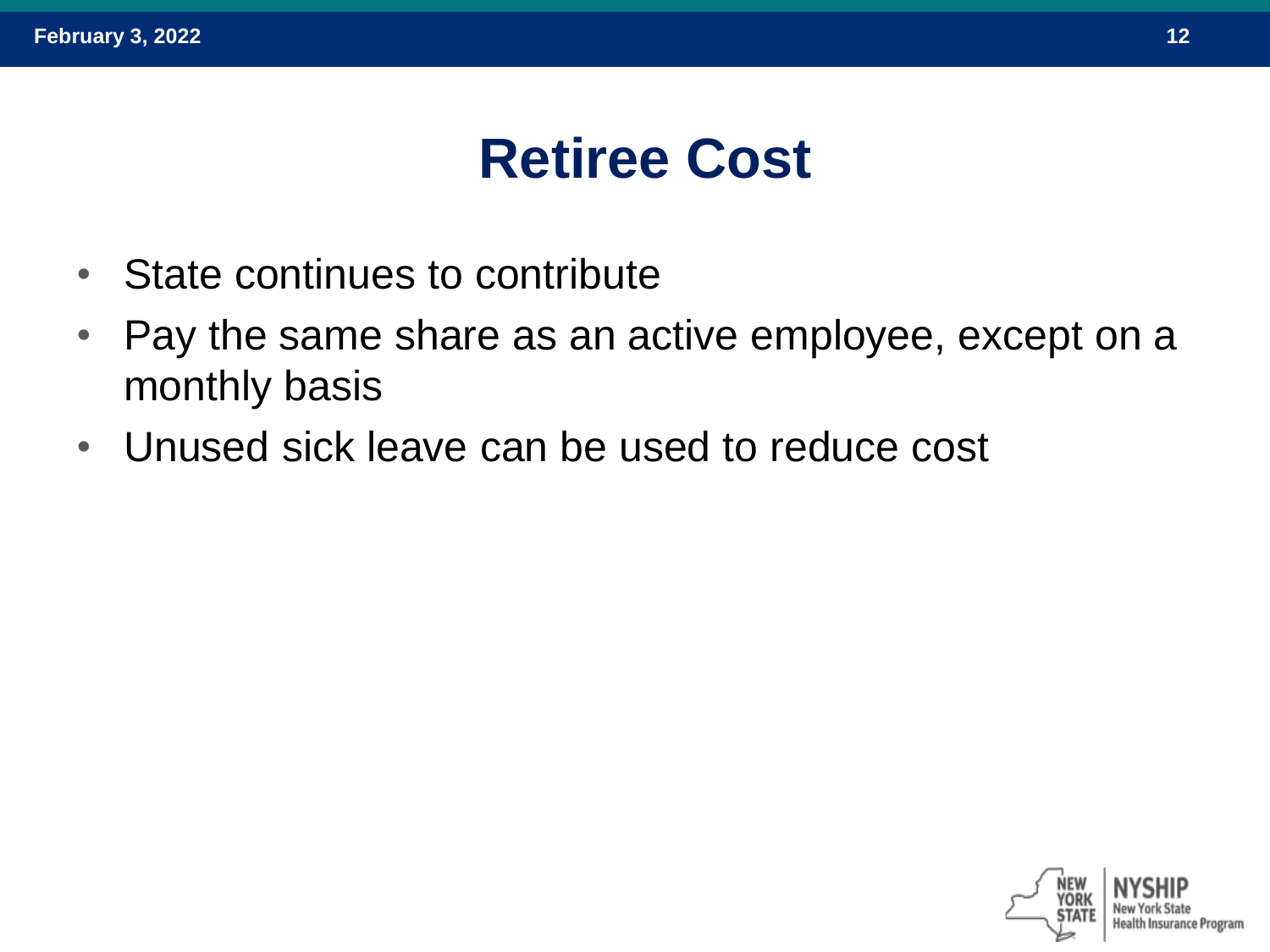#### **Sick Leave Credit**







Hours of Unused Sick Leave

 $x$  Hourly  $=$ Rate of Pay

Total Dollar Value of Sick Leave

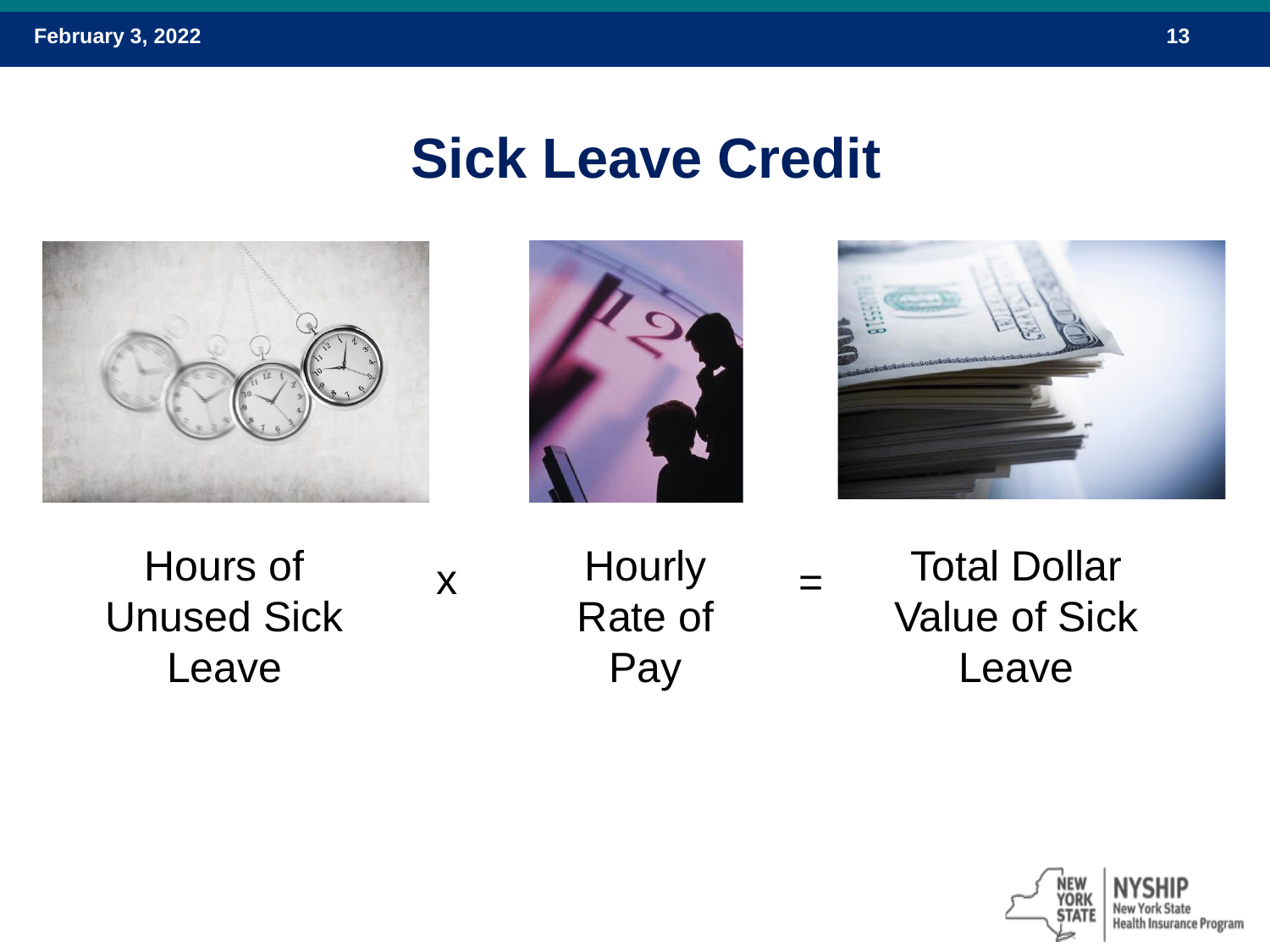## **Sick Leave Credit**





Total Dollar Value of Sick Leave

 $\div$  Life Expectancy in = **Months** Your Monthly Sick Leave **Credit** 

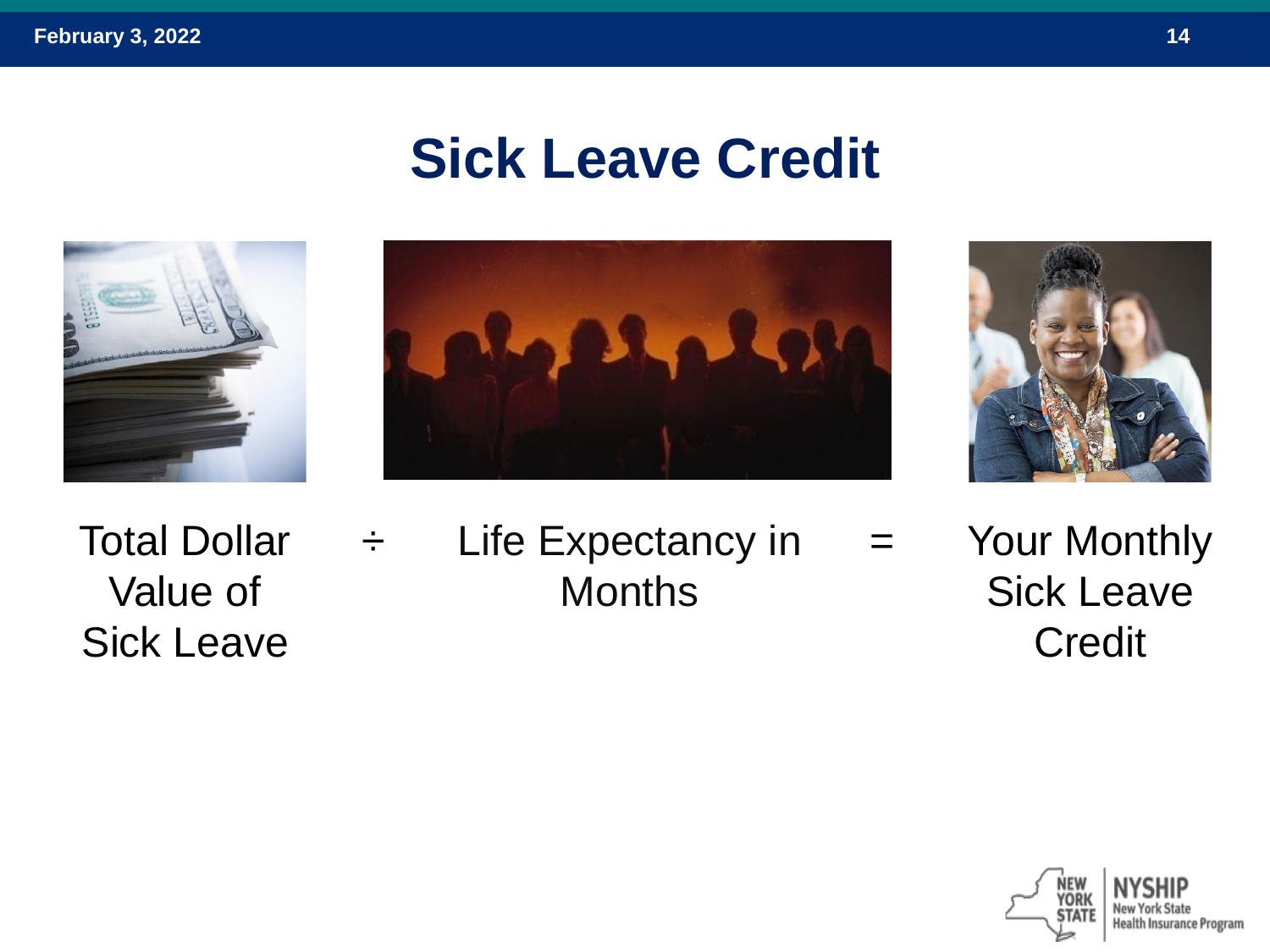# **Sick Leave Credit Calculator**

#### **Sick Leave Credit Calculator**

When you retire, you may be able use the value of your unused sick leave to offset the cost of NYSHIP coverage. Check with your Health Benefits Administrator (HBA) to confirm eligibility. To estimate your monthly sick leave credit, enter the information below. If you are retiring with a Disability Retirement, use the Disability Sick Leave Credit Calculator.

| <b>Effective Date of Retirement</b>                          | <b>How Your Sick Leave Is Calculated</b>                                                                                                                        |  |
|--------------------------------------------------------------|-----------------------------------------------------------------------------------------------------------------------------------------------------------------|--|
| $\blacktriangledown$<br>On or After October 1, 2011          |                                                                                                                                                                 |  |
| Pay Rate \$<br>0                                             | <b>Hours of Unused Sick</b><br>X<br>Hourly Rate of Pay<br>Total Value of Sick Leave<br>Leave                                                                    |  |
| <b>Standard Work Schedule</b>                                |                                                                                                                                                                 |  |
| 8 Hours Per Day or 40 Hours Per Week<br>$\blacktriangledown$ |                                                                                                                                                                 |  |
| <b>Hours of Unused Sick Leave</b><br>0                       | Your Estimated Monthly<br>Life Expectancy in<br>÷<br>Total Value of Sick Leave<br><b>Sick Leave Credit *</b><br><b>Months</b>                                   |  |
| <b>Age at Retirement</b>                                     |                                                                                                                                                                 |  |
| $\blacktriangledown$<br>50                                   | * This is an estimate based on the information provided. For the most accurate<br>calculation of your sick leave credit see your Health Benefits Administrator. |  |
| <b>Dual Annuitant Sick Leave Credit</b>                      |                                                                                                                                                                 |  |
| $\checkmark$<br>No                                           |                                                                                                                                                                 |  |
| Calculate<br>Reset                                           |                                                                                                                                                                 |  |

#### Sick Leave Credit Calculator can be found at www.cs.ny.gov/employee-benefits

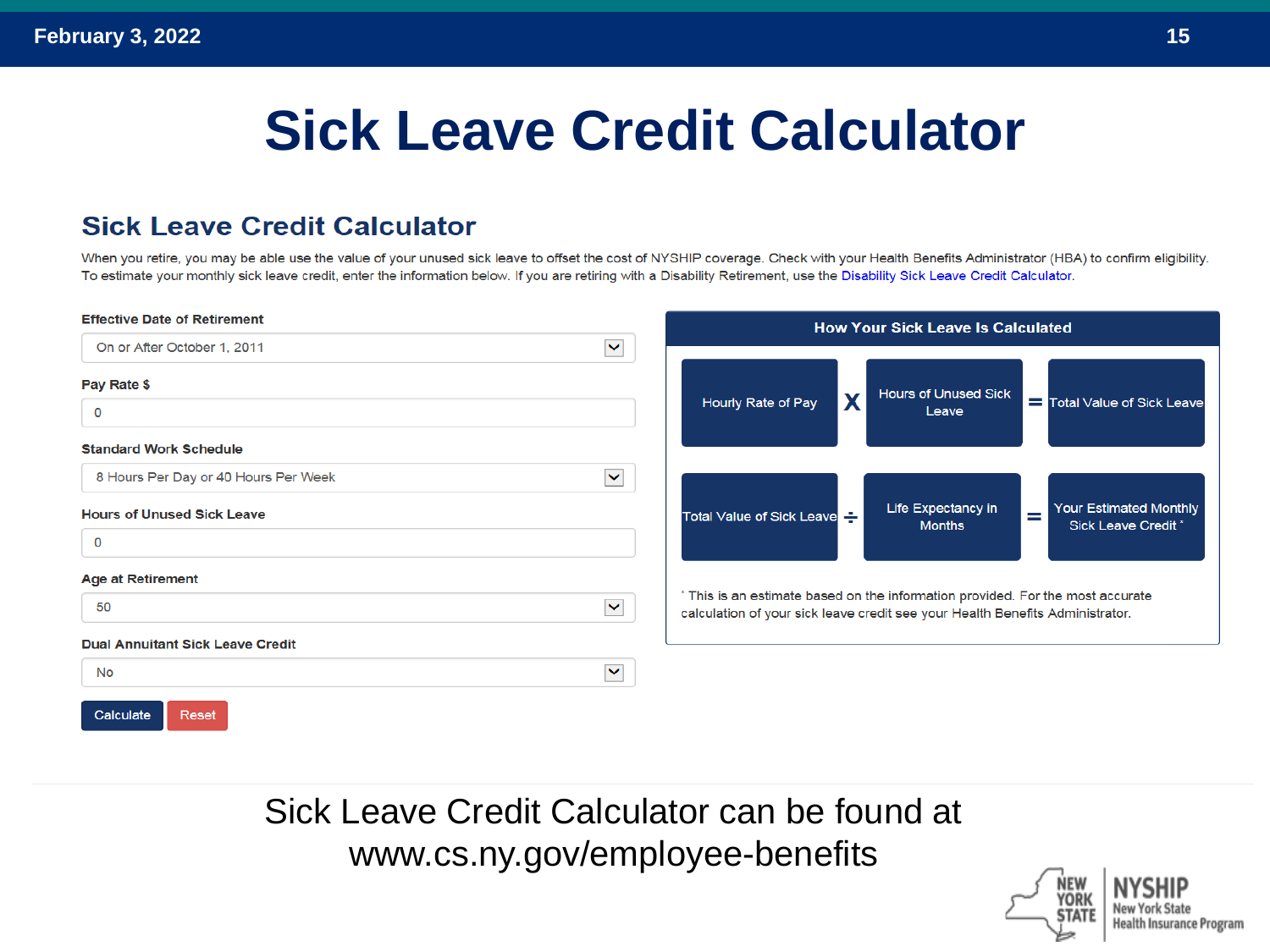# **Sick Leave Credit Example**



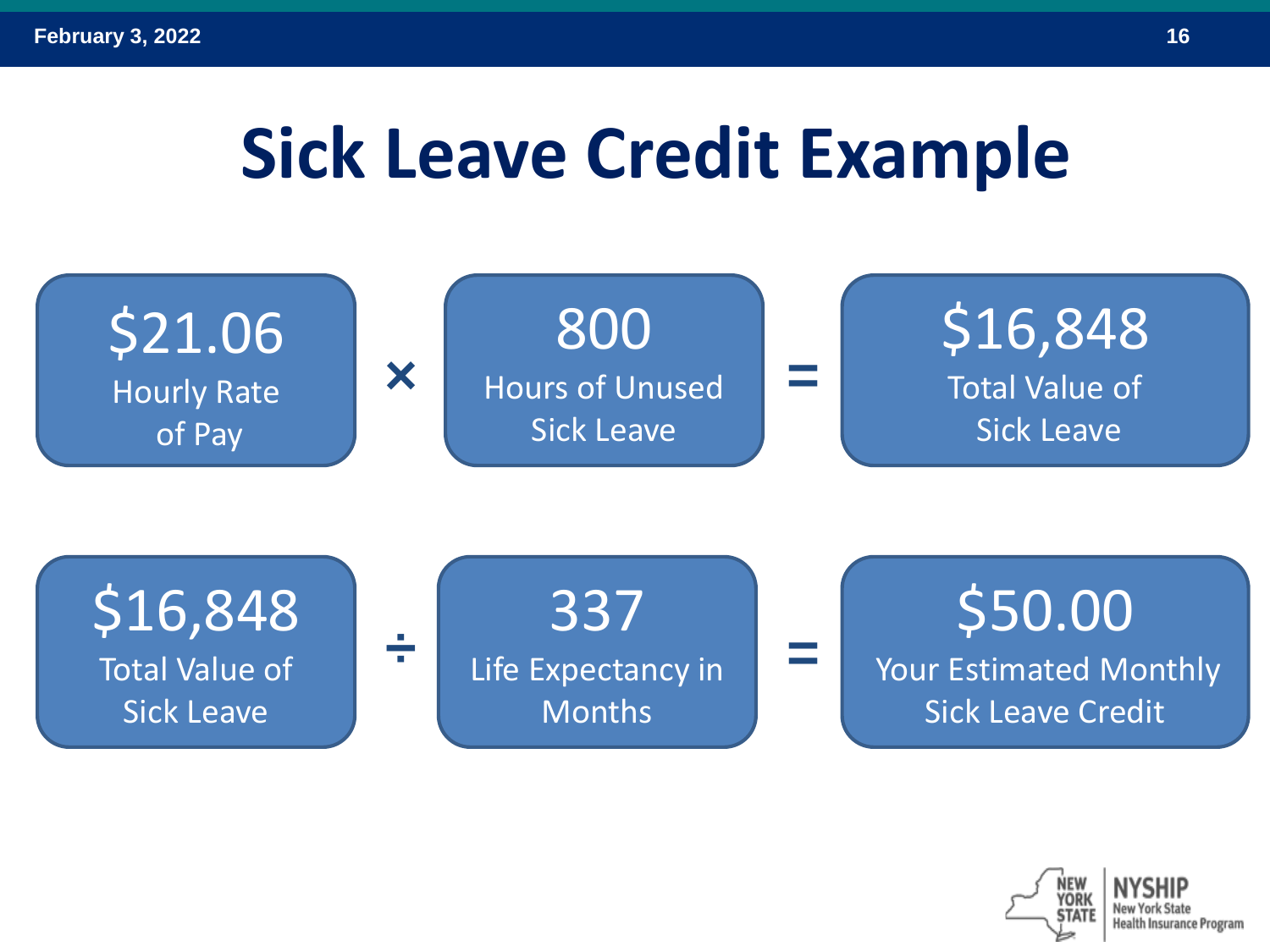## **Sick Leave Credit Options**

| <b>Single Annuitant</b>                                                                                                         |                      | <b>Dual Annuitant</b>                                                                                                                                                     |
|---------------------------------------------------------------------------------------------------------------------------------|----------------------|---------------------------------------------------------------------------------------------------------------------------------------------------------------------------|
| • 100% of credit<br>• Cannot transfer to<br>• Default option<br>• Can be enrolled in<br><b>Individual or Family</b><br>coverage | surviving dependents | • 70% of credit<br>• Can transfer to surviving<br>dependents<br>• Only affects dependent survivor<br>cost<br>• Can be enrolled in Individual or<br><b>Family coverage</b> |

Selection must be submitted **before** you retire and can only be made **once**.

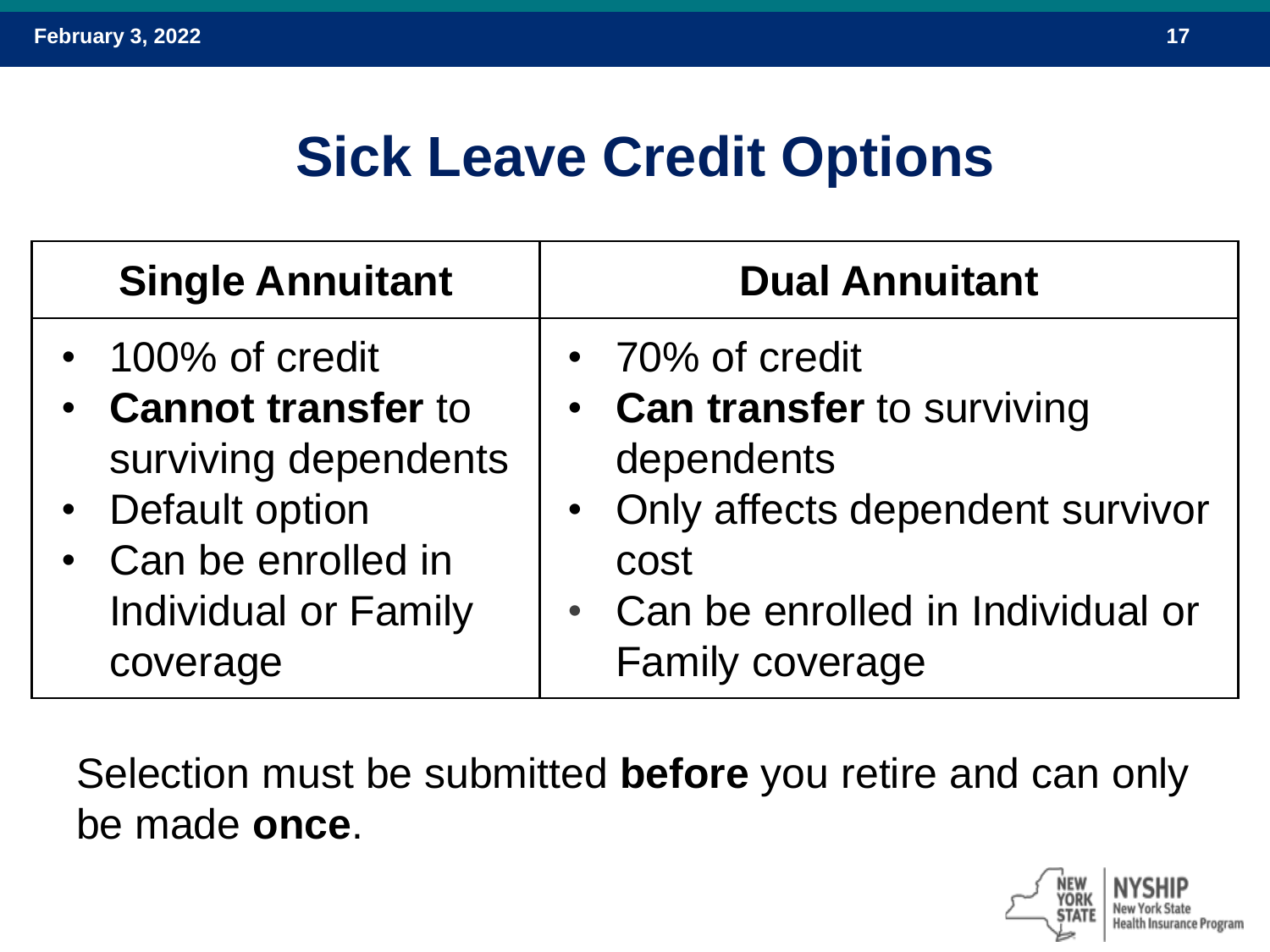## **How Will I Make My Payments?**

If you are collecting a NYS pension, we will deduct your monthly premiums from your pension check automatically.

If you are not collecting a NYS pension, we will mail you a monthly billing statement to be returned with a check or money order.

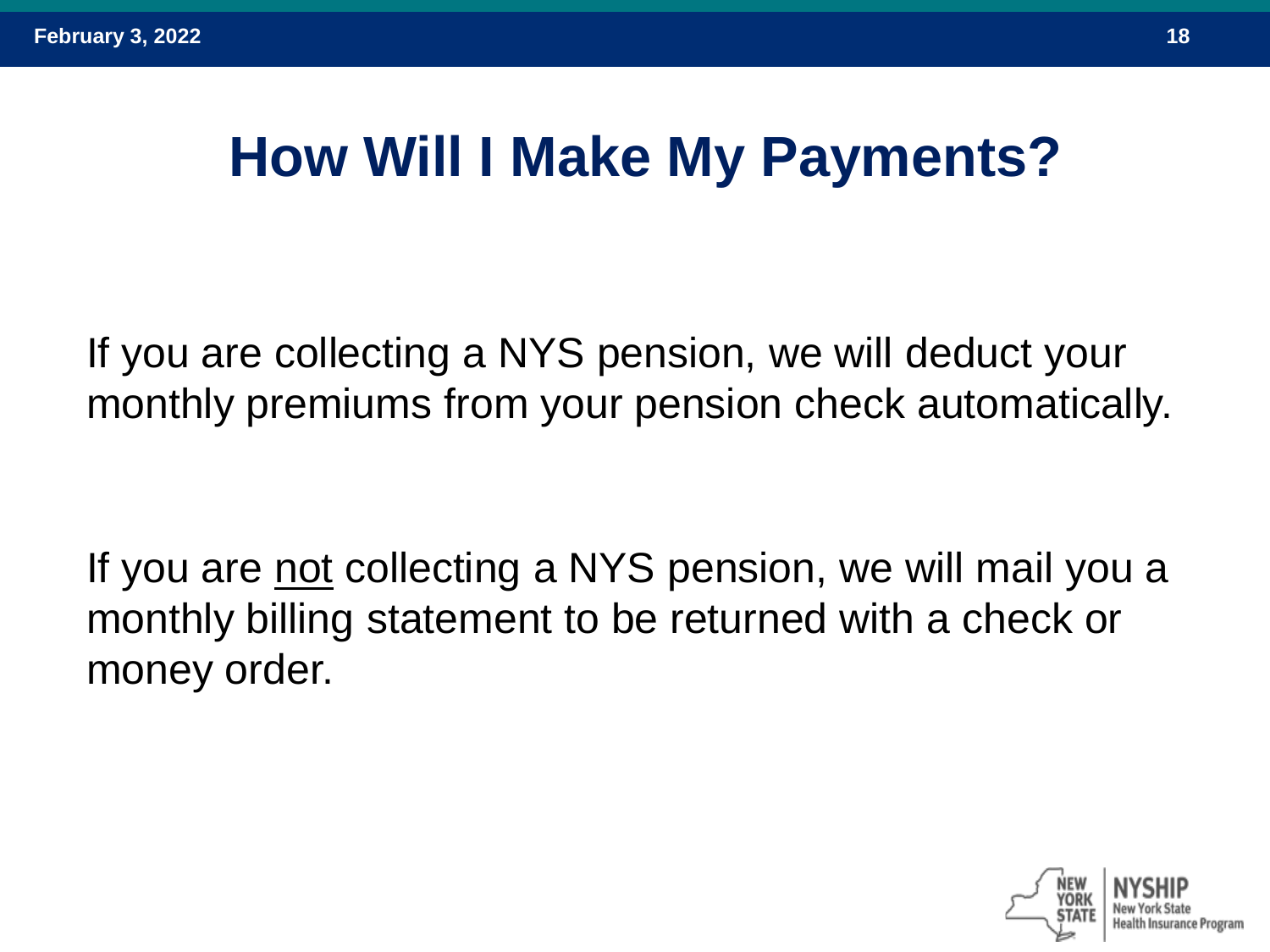# **Why Defer Health Insurance at Retirement?**

#### **Benefits**

- No waiting period when you reinstate your coverage
- Higher sick leave credit value at reinstatement

#### **Requirements**

- Be enrolled in NYSHIP and eligible for retiree coverage
- Prove enrollment in other coverage
- Elect to defer before you leave the payroll

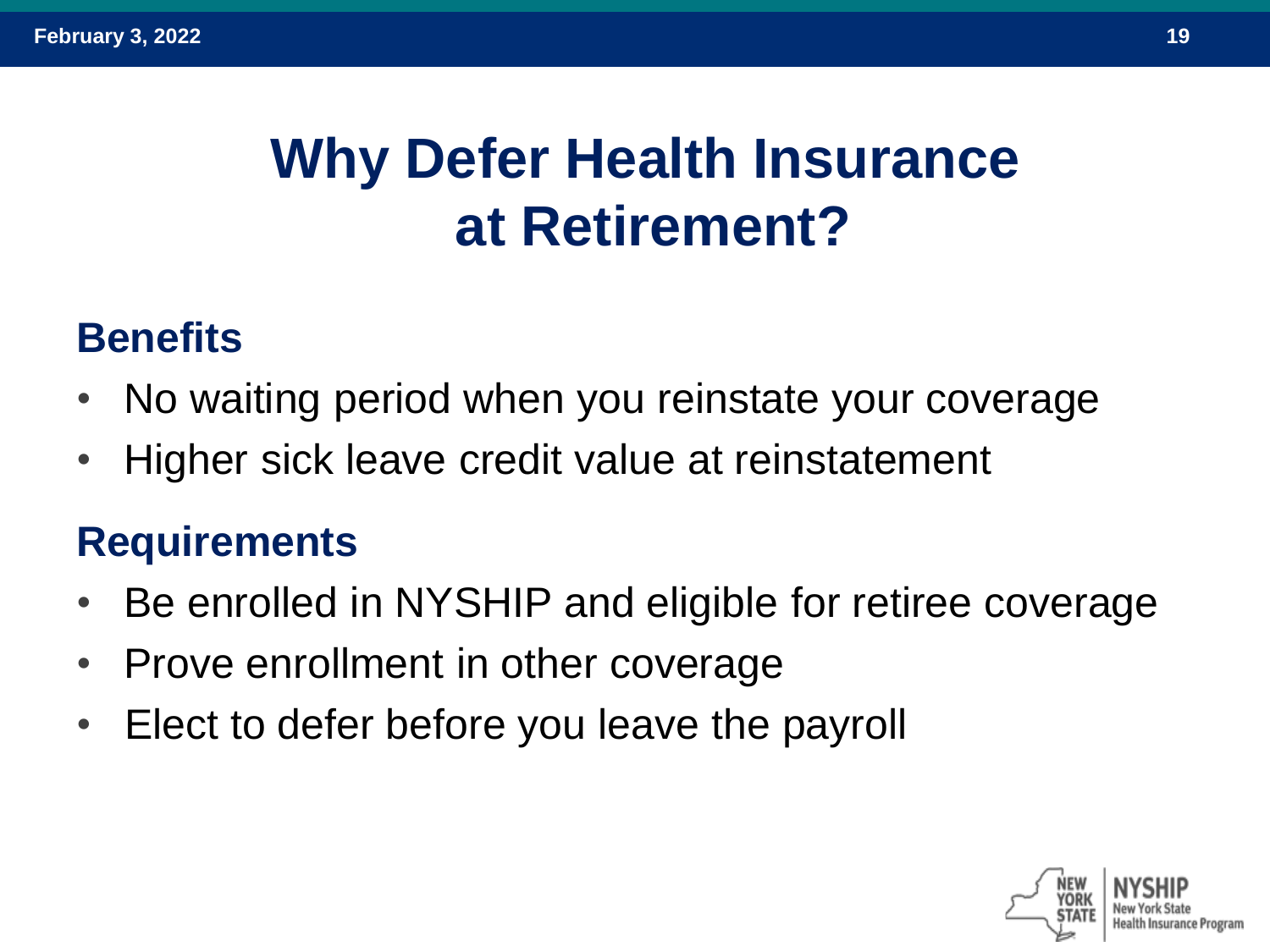# Questions

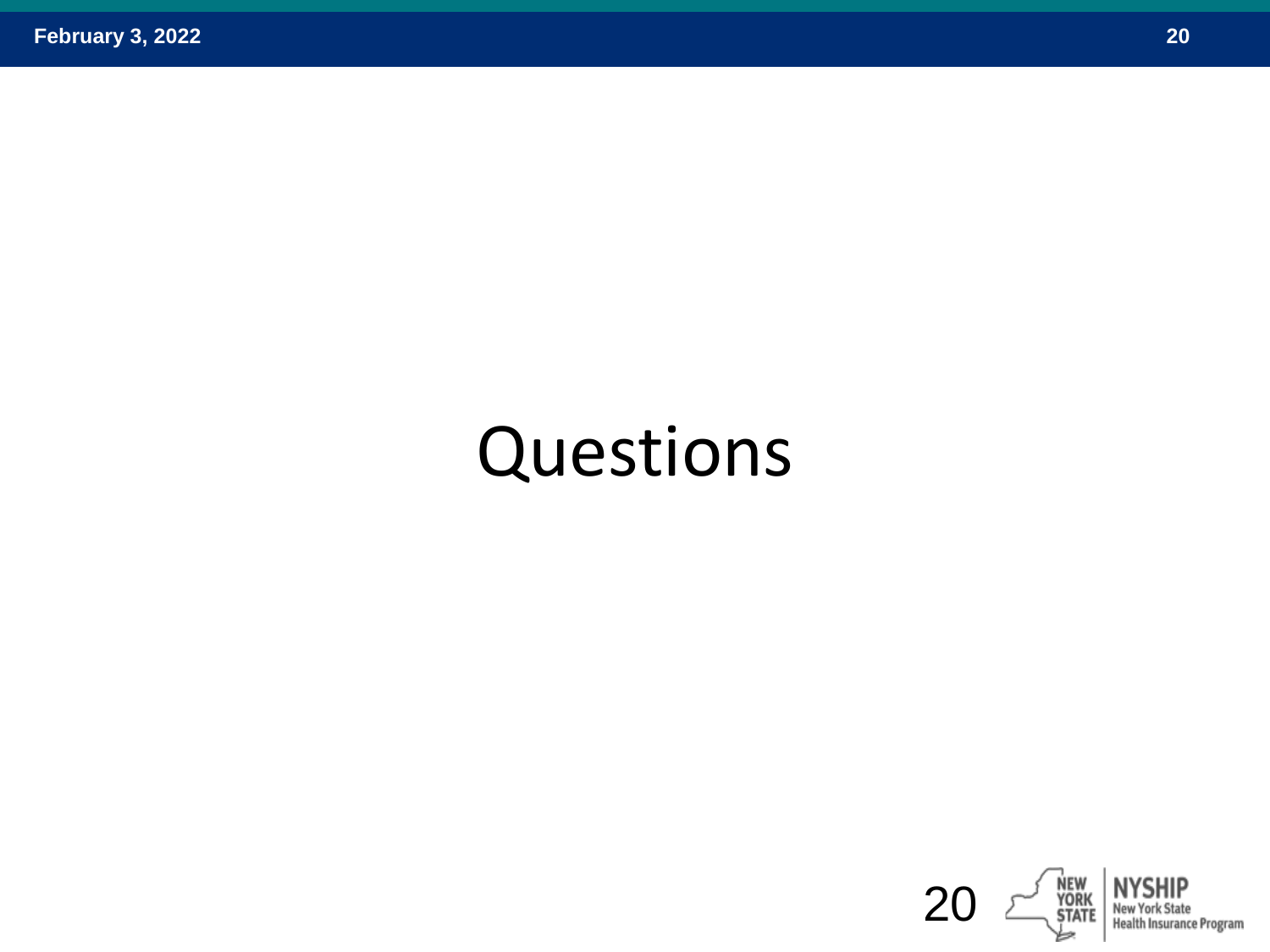## **Dental and Vision Benefits**

|               | <b>NYSHIP</b>                                                                                      | <b>Union Employee</b><br><b>Benefit Fund</b>          |
|---------------|----------------------------------------------------------------------------------------------------|-------------------------------------------------------|
| <b>Dental</b> | • Enroll in:<br>- COBRA for up to 36 months<br>OR<br>- Emblem Health direct-pay<br>conversion plan | • Contact your<br>union for COBRA<br>coverage details |
| <b>Vision</b> | $\cdot$ Enroll in:<br>- COBRA for up to 36 months<br>• No Davis Vision conversion plan             | • Contact your<br>union for COBRA<br>coverage details |

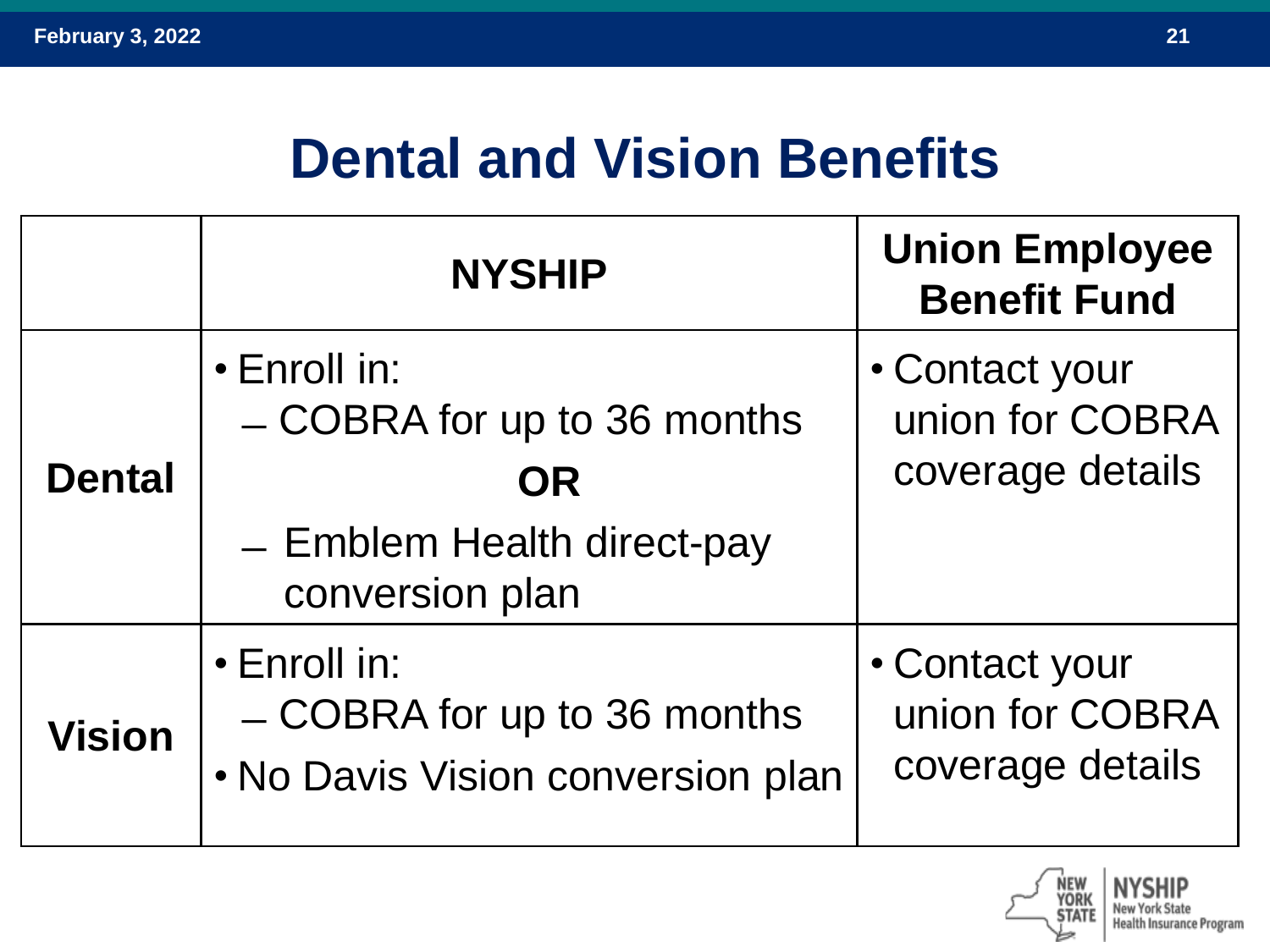# **2022 COBRA Dental and Vision Monthly Rates**

|               | <b>Individual</b> | <b>Family</b> |
|---------------|-------------------|---------------|
| <b>Dental</b> | \$22.78           | \$66.30       |
| <b>Vision</b> | \$4.46            | \$10.35       |

**These rates do not apply to dental and vision coverage under Union Benefit Funds. Check with the appropriate fund for rate information.**

Note: Vision rates do not apply to certain groups of Council 82, NYSCOPBA and APSU retirees. COBRA rates are based on the full share rate.

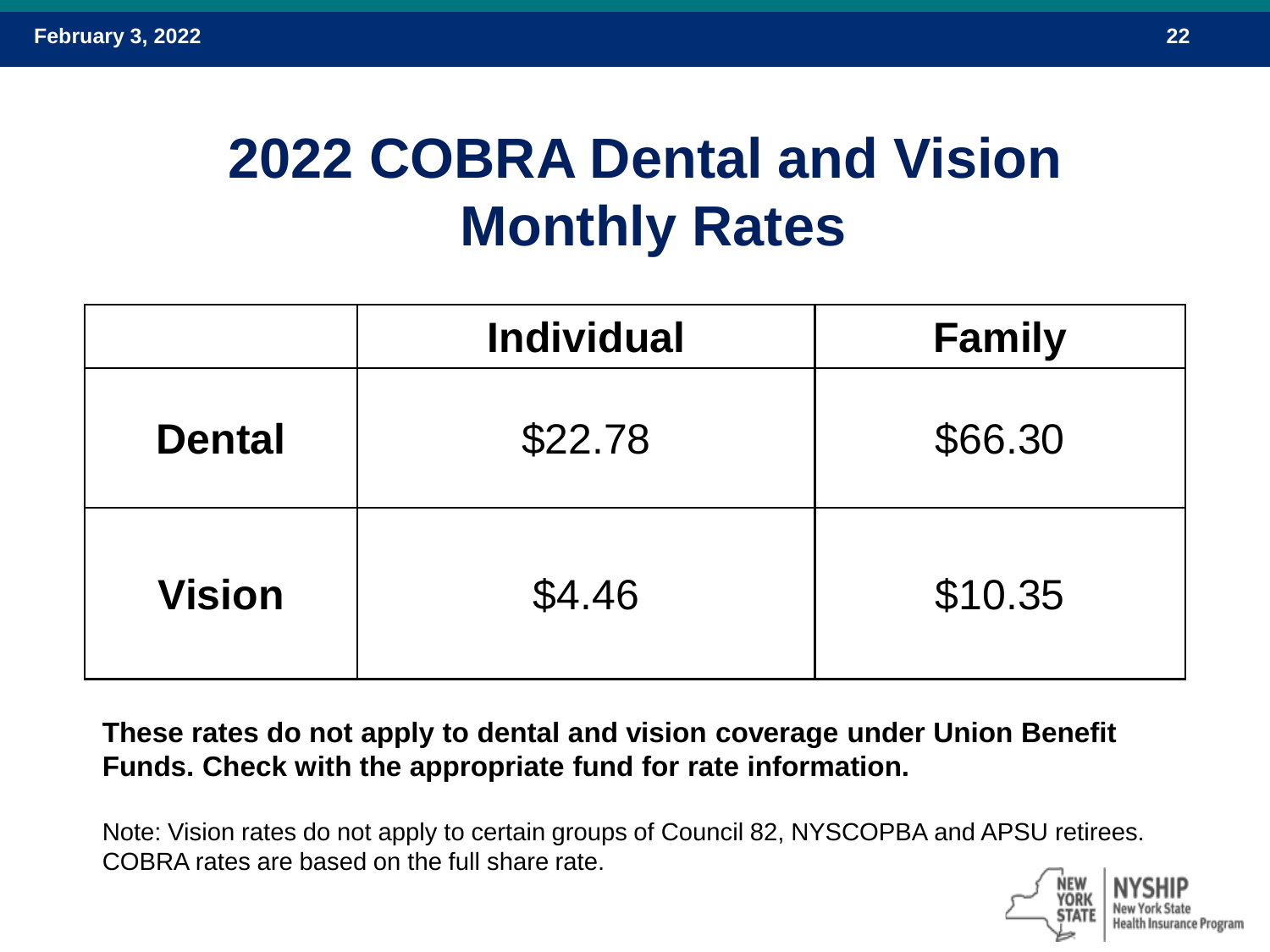# Questions

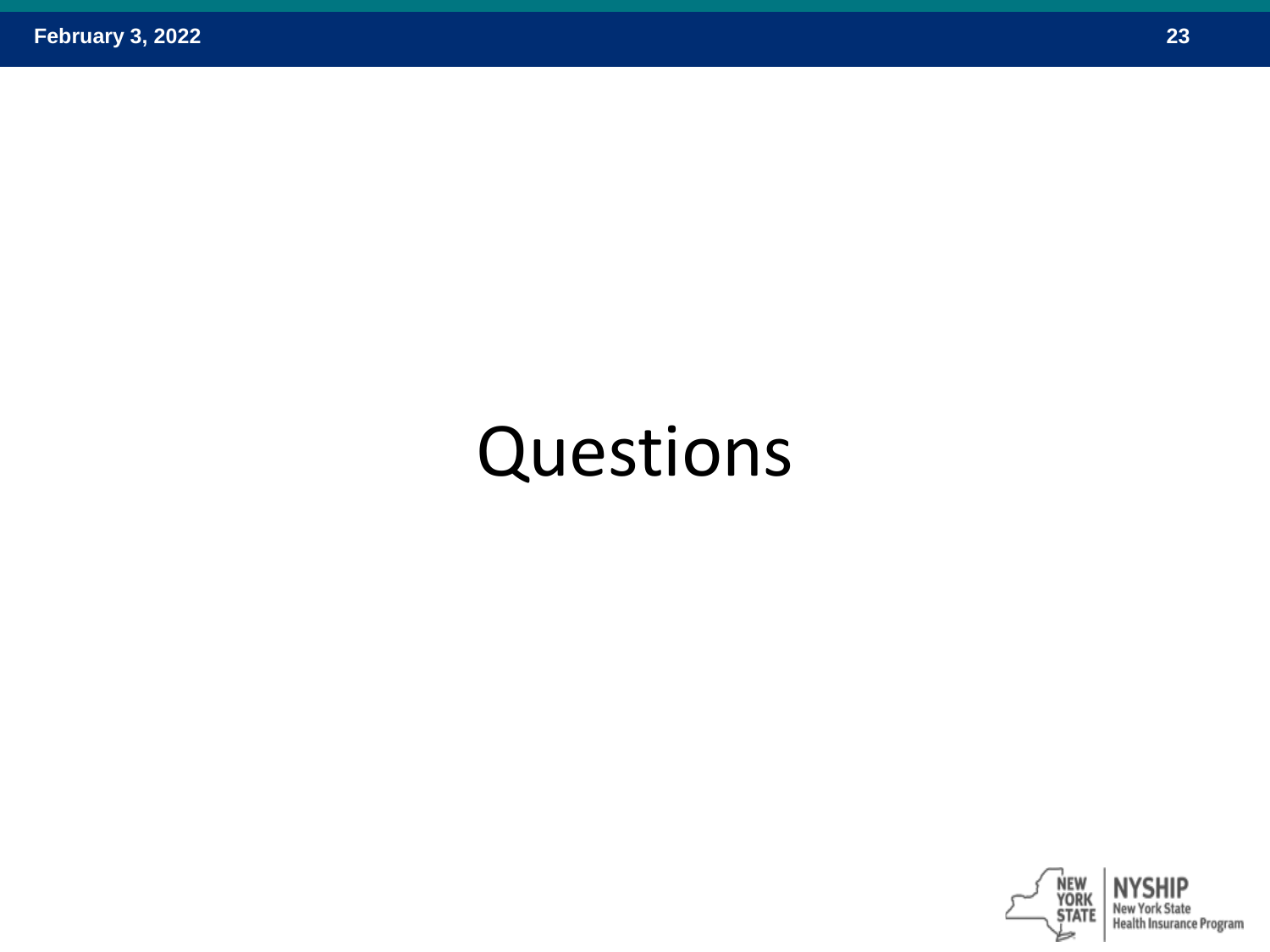# **Types of Coverage**

#### **Individual**

• Yourself

#### **Family**

- Yourself
- Eligible dependents

*There are only two rates, individual and family. There is no enrollee plus one.*

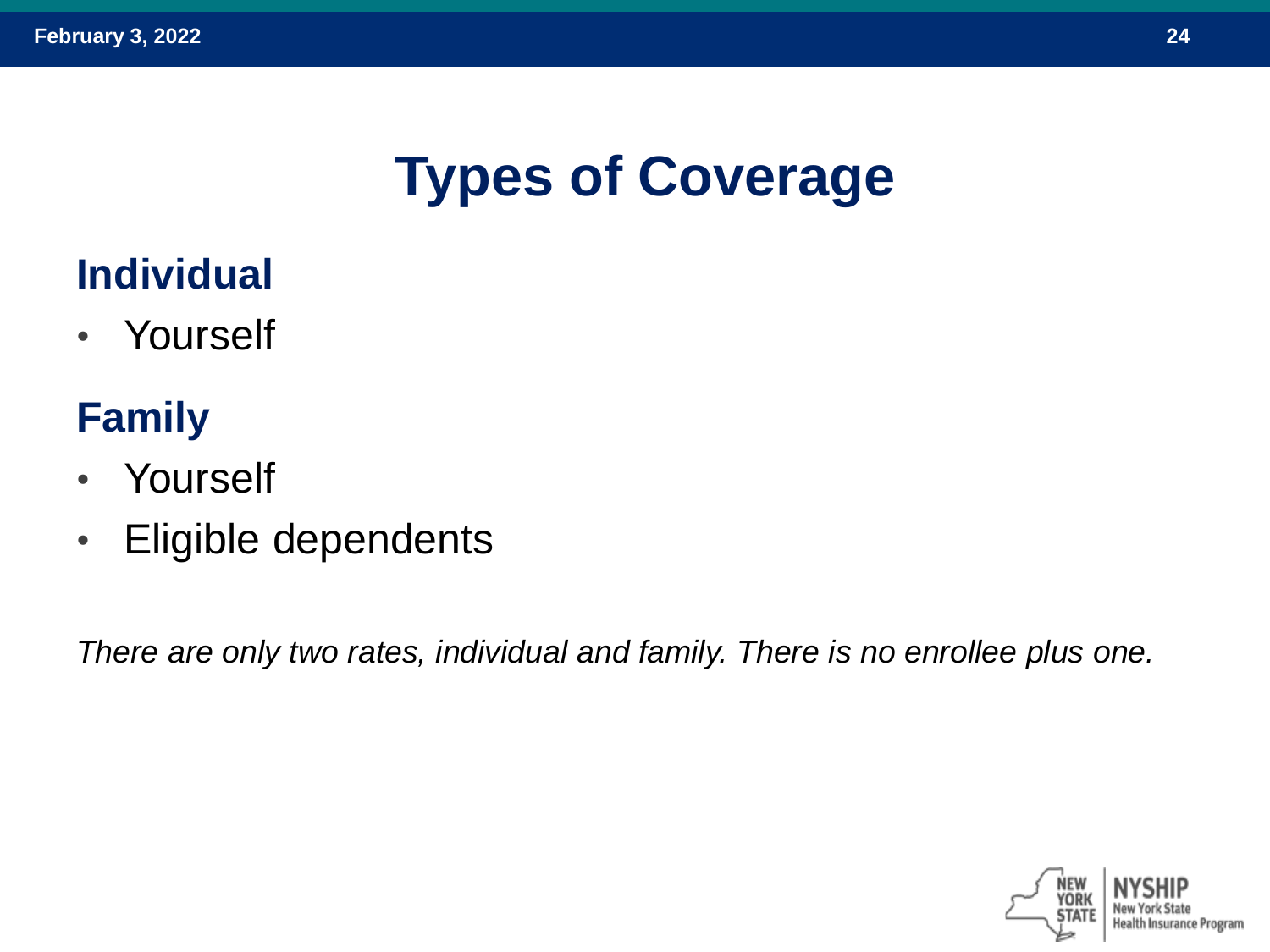# **Health Insurance for Dependents**

#### **Eligible**

- Spouse, including a legally-separated spouse
- Domestic partner
- Children under the age of 26, including:
	- ̶ Natural children
	- Legally-adopted children
	- **Stepchildren**
	- Domestic partner's children
	- ̶ "Other" dependent children



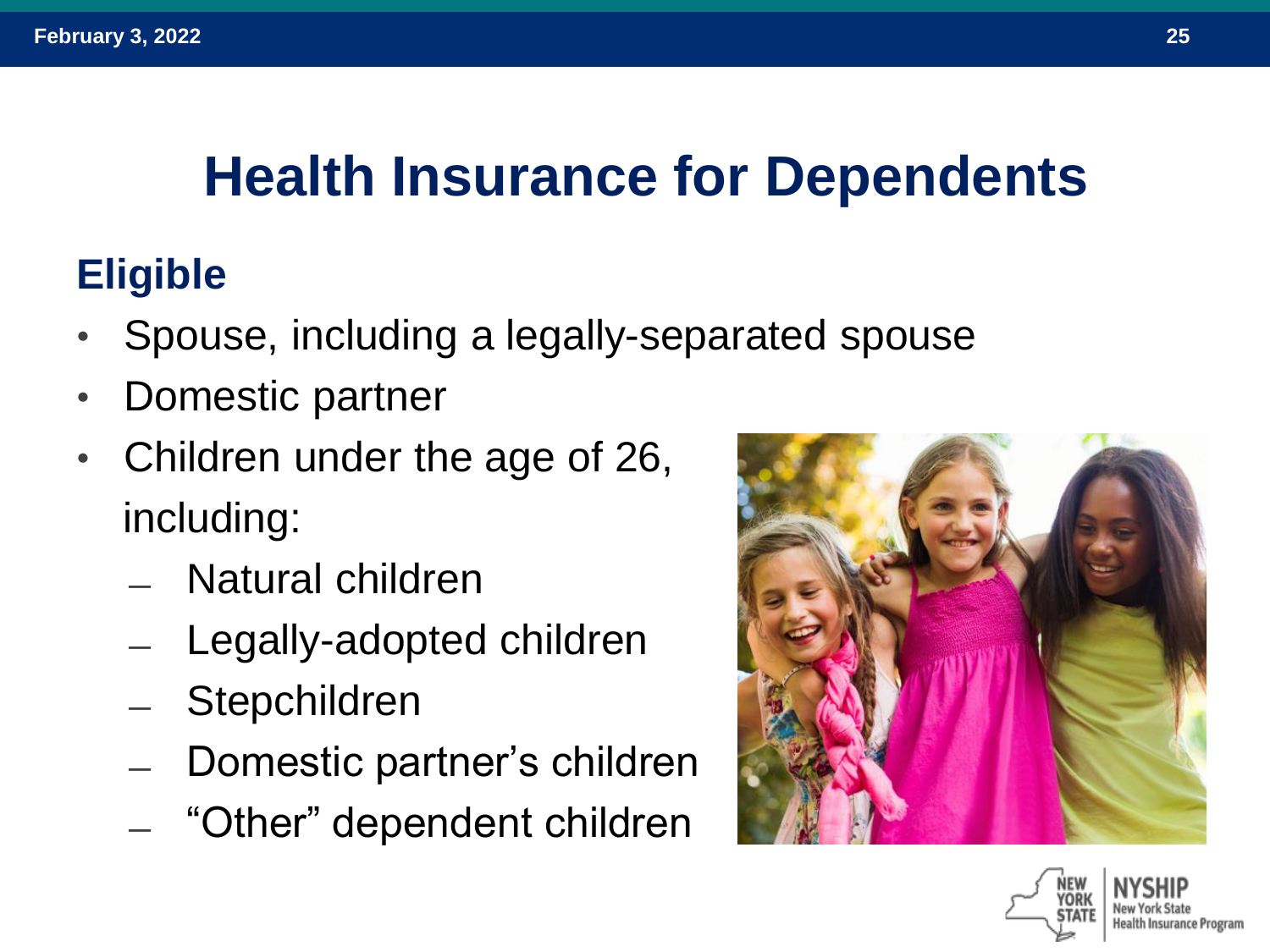## **Coverage for Children Over 26**

- Child has a disability that began prior to age 26
	- ̶ Requires approved NYSHIP Statement of Disability for Dependents (Form PS-451)
- Child served in the military between the ages of 19 and 25
	- ̶ Can remain on policy for up to four years after age 26
	- ̶ Must maintain full-time student status

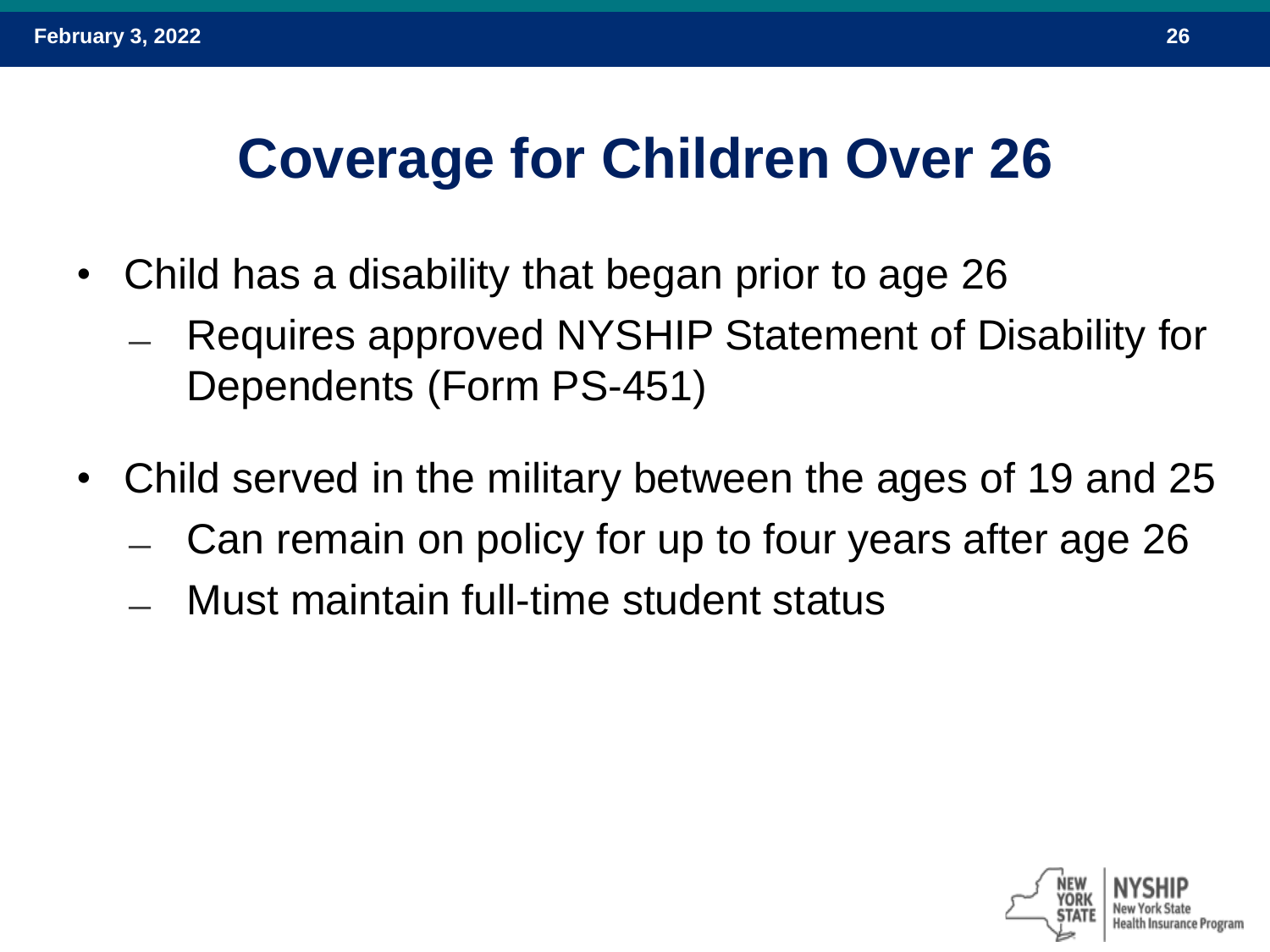# **NYSHIP Dental and Vision for Dependents**

#### **Eligible**

- A spouse or domestic partner
- Children up to age 19
- Children age 19 to 25 who are full-time students
- Disabled dependent children or full-time students with military service over age 25

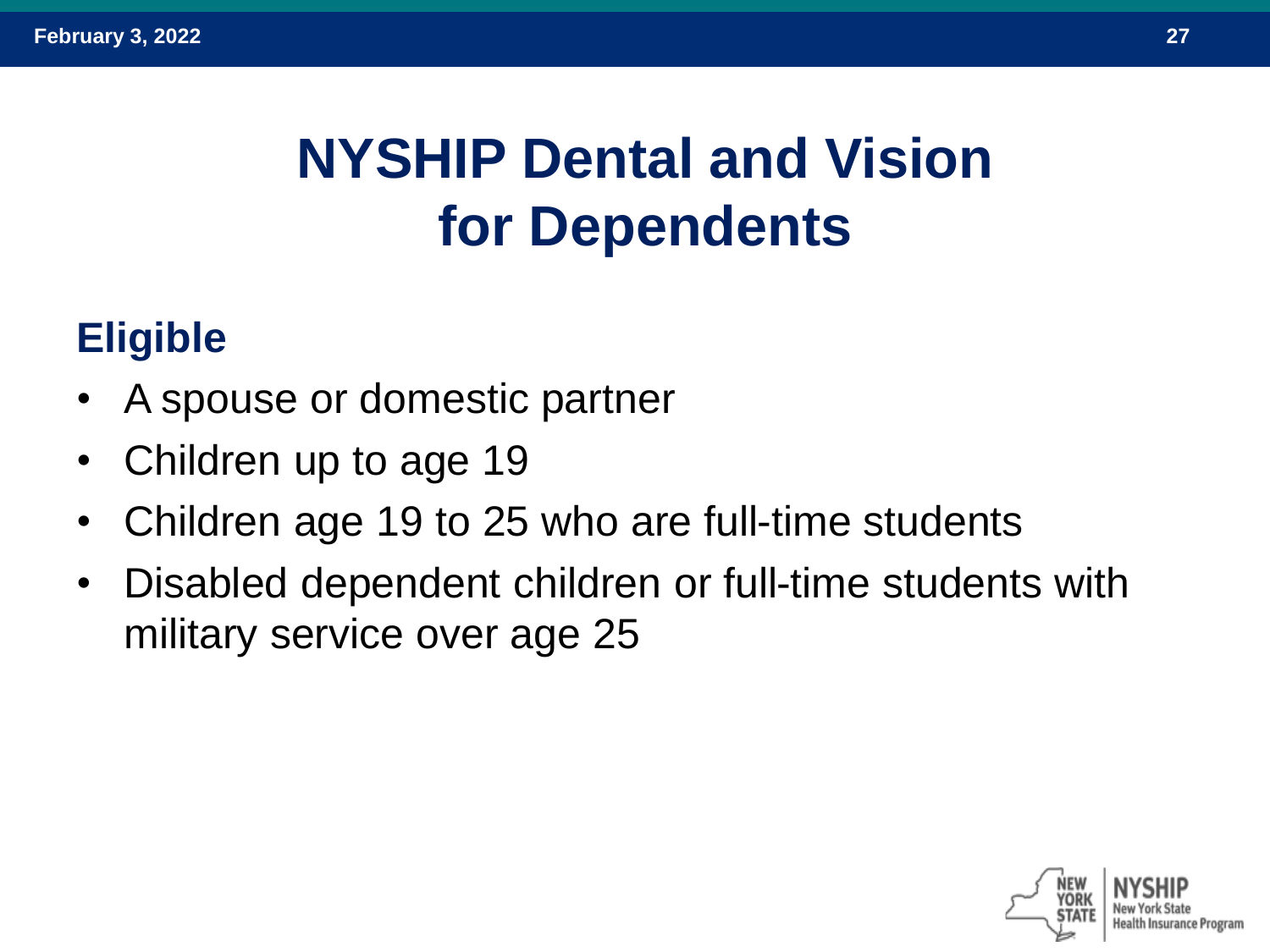# **Dependent Loss of Eligibility**

#### **Spouse/Domestic Partner**

- COBRA
	- ̶ If elected within 60 days of COBRA-qualifying event

#### **Children**

- COBRA
	- ̶ If elected within 60 days of COBRA-qualifying event
- Young Adult Option

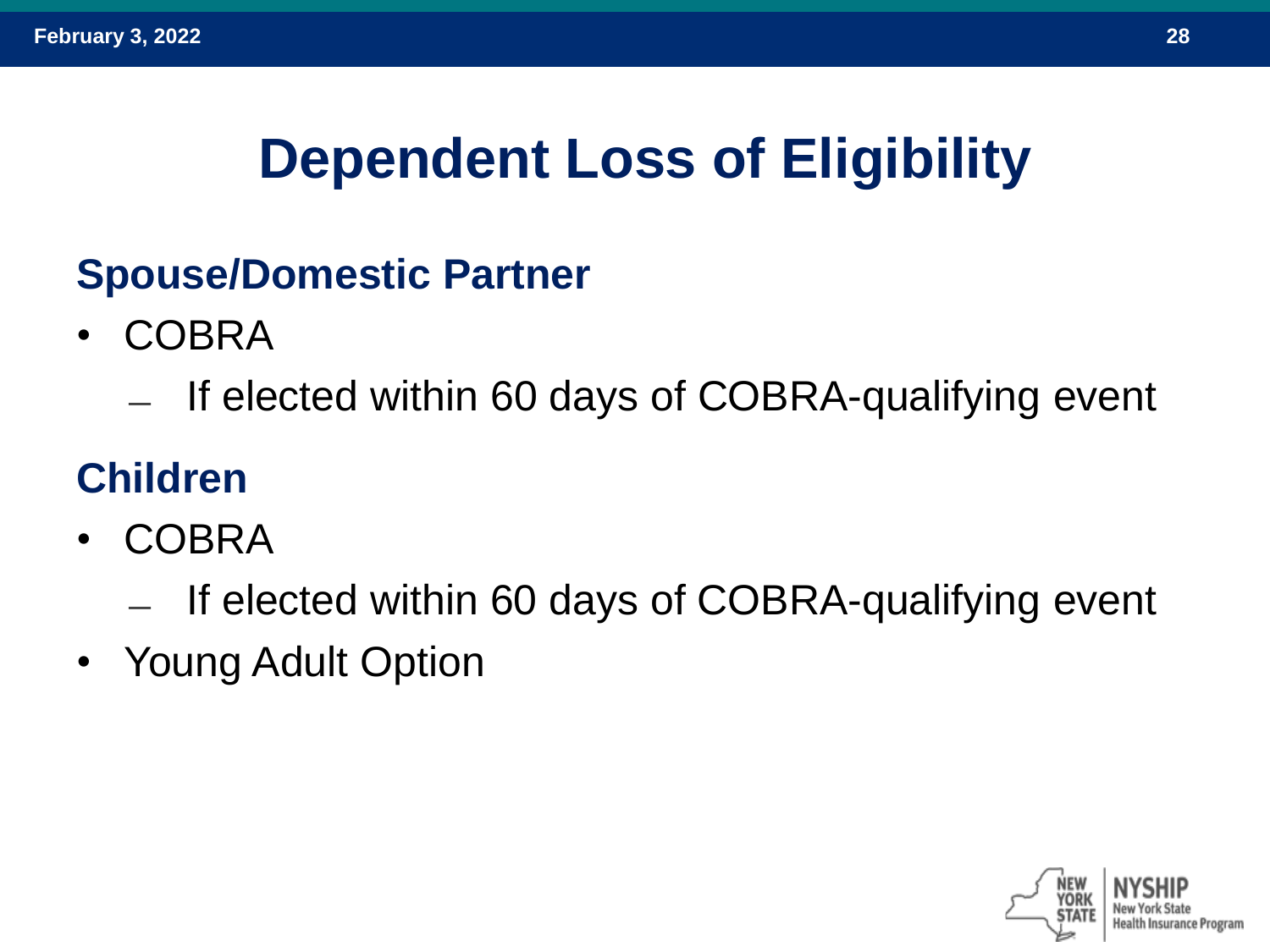# Questions

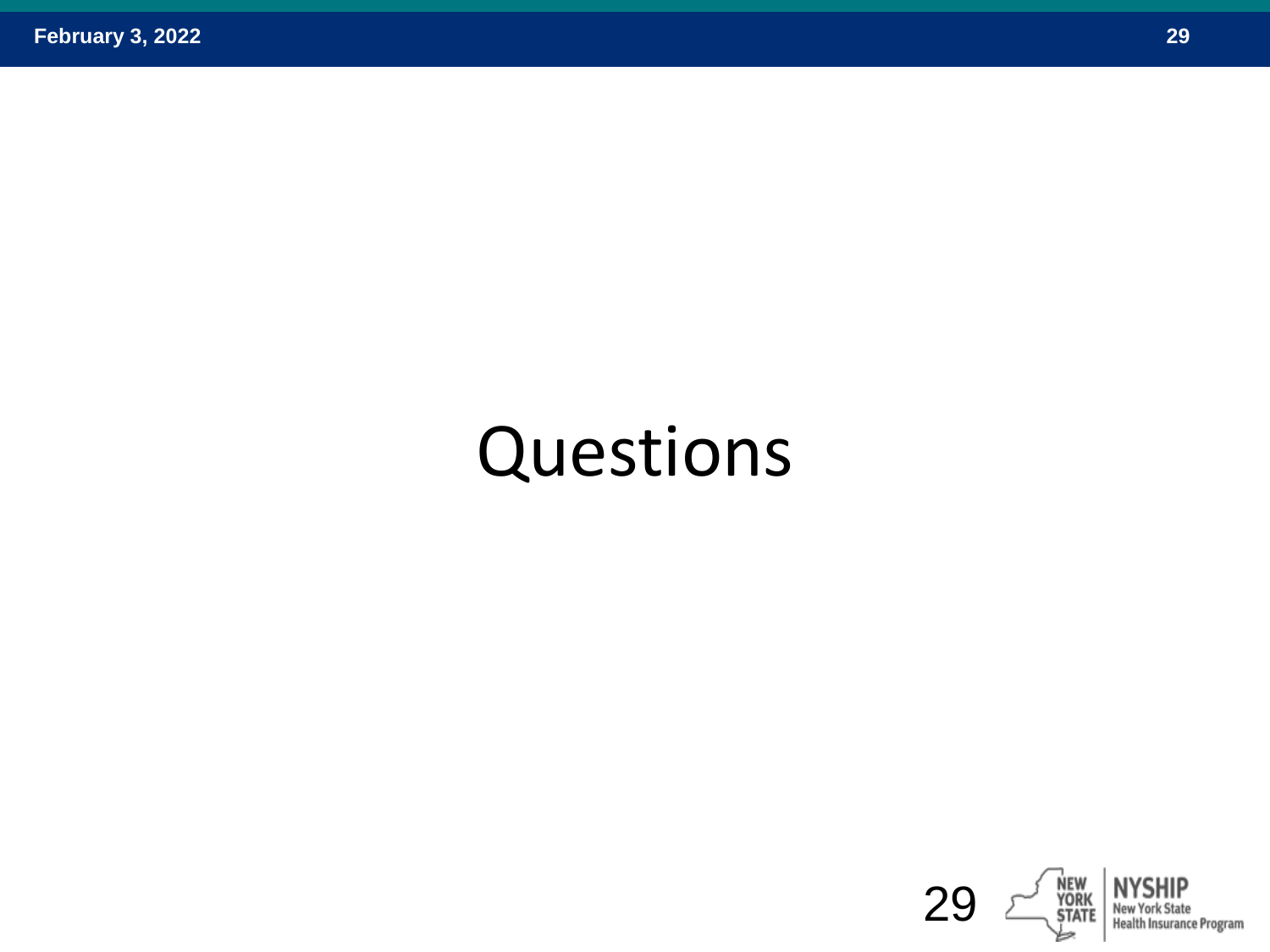## **What If I Predecease My Dependents?**

#### **Extended benefits period**

- Three-month extension of benefits at no cost
- Empire Plan ID number remains the same
	- ̶ HMO enrollees should contact HMO

#### **Dependent survivor coverage if this criteria is met:**

- Family plan in place at the time of your death or deferral
- 10 years of NYSHIP benefits-eligible service
	- ̶ EBD must be notified of death

#### **Dependent survivor Checklist**

• Our website, NYSHIP Online, contains a checklist to assist in determining eligibility for dependents to continue enrollment as a dependent survivor

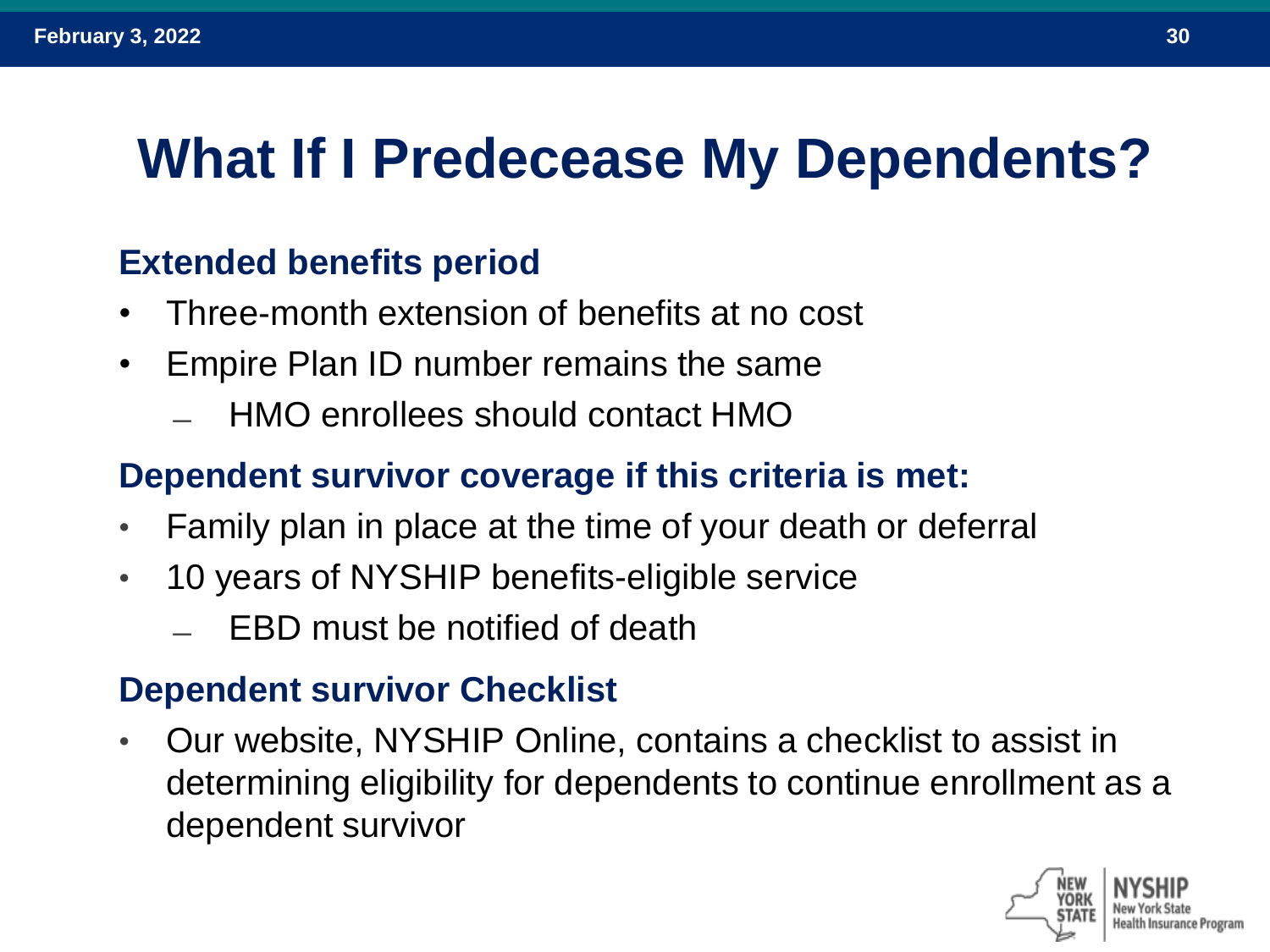#### **Dependent Survivor Cost**

| <b>Individual</b>                        | <b>Family</b>                                                                            | <b>Dual Annuitant Sick</b><br><b>Leave Credit Option</b> |
|------------------------------------------|------------------------------------------------------------------------------------------|----------------------------------------------------------|
| 10% of cost of<br>Individual<br>coverage | 10% of cost of<br>Individual<br>coverage plus<br>25% of cost of<br>dependent<br>coverage | <b>Credit reduces</b><br>dependent survivor's<br>cost    |

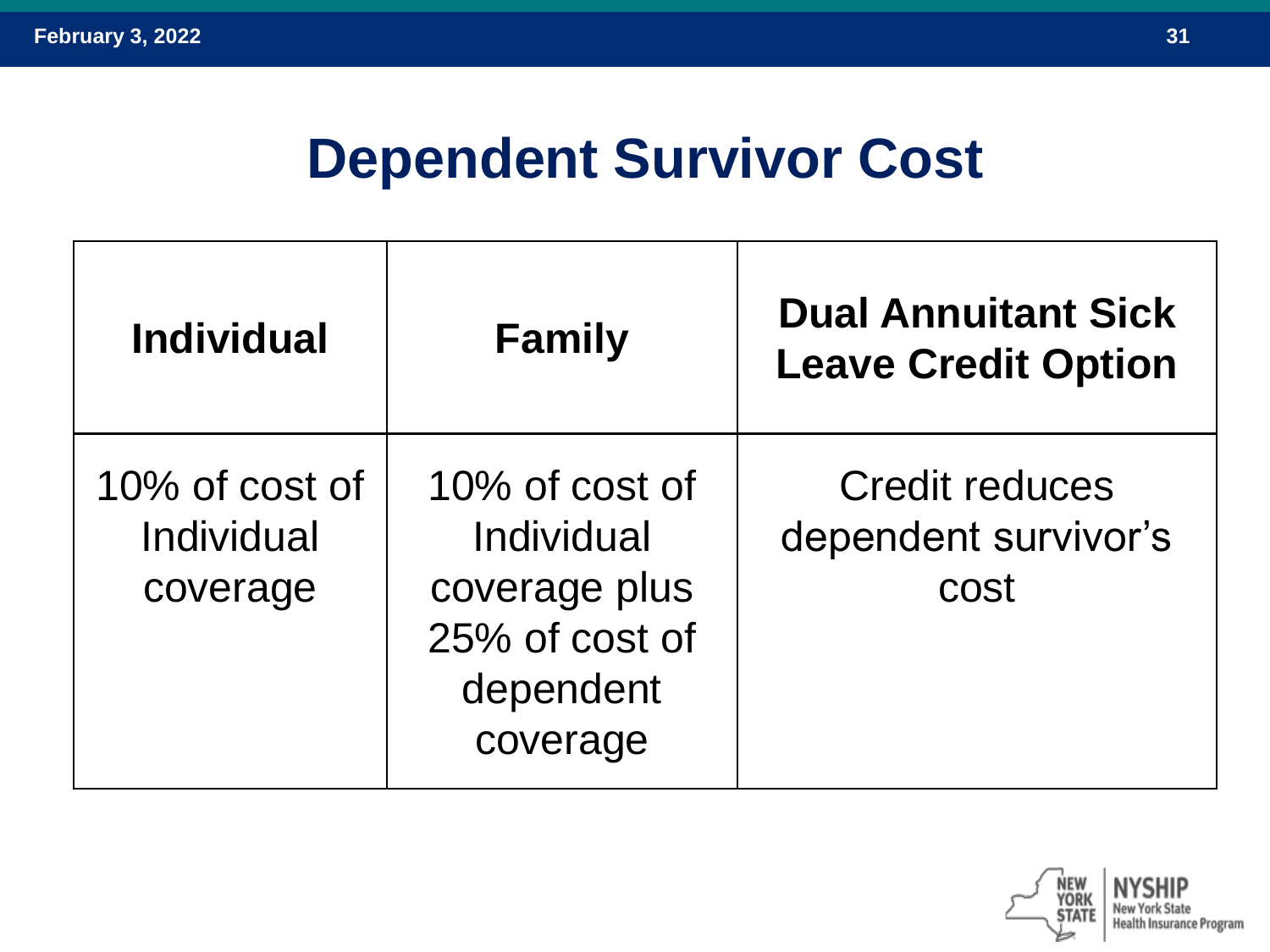## **Dependent Survivor Coverage Termination**

#### **Coverage will terminate if your dependent survivor:**

- Does not enroll in dependent survivor coverage
- Cancels coverage
- Remarries or repartners
- Fails to make premium payments
- Ages out

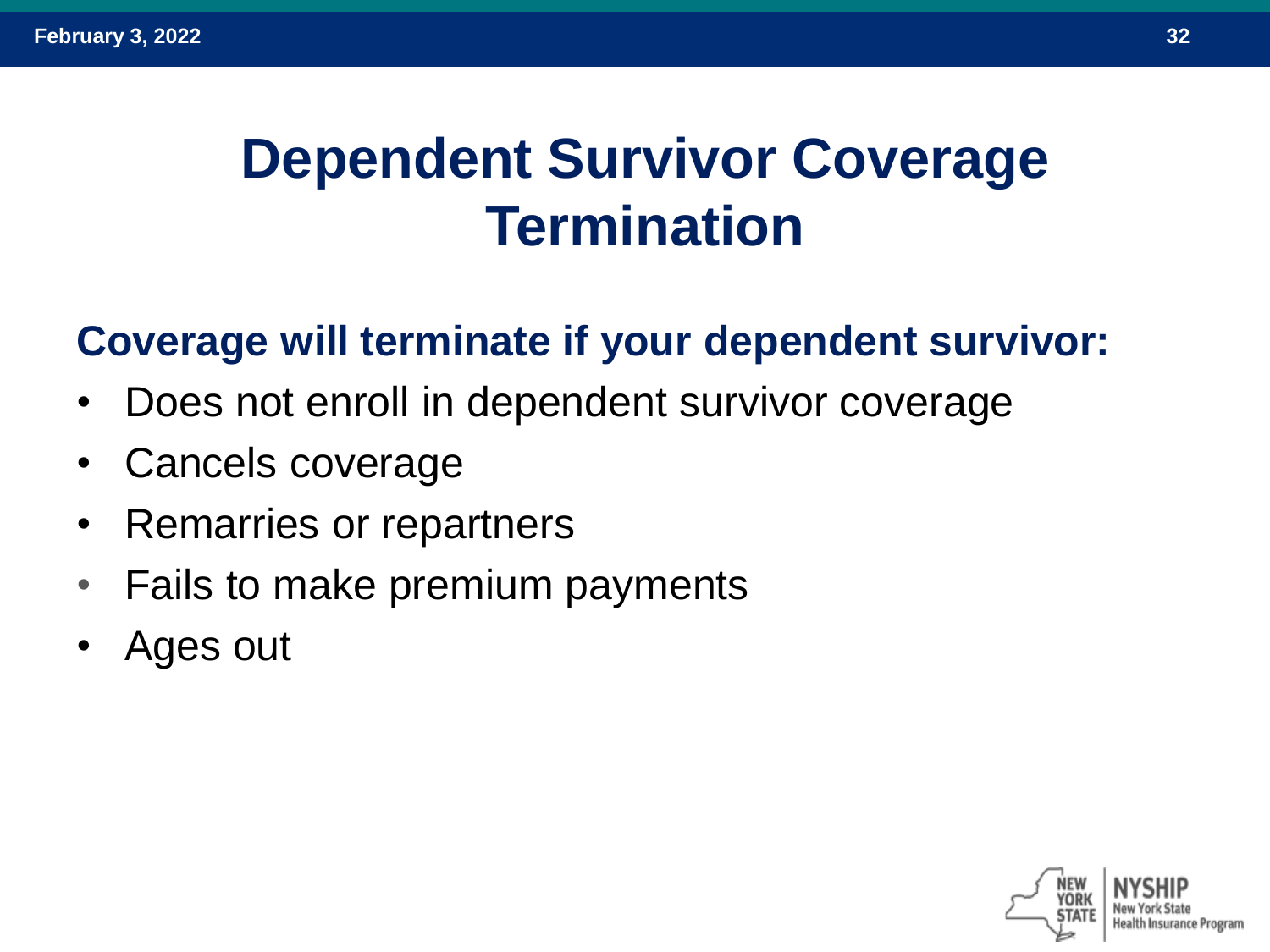# Questions

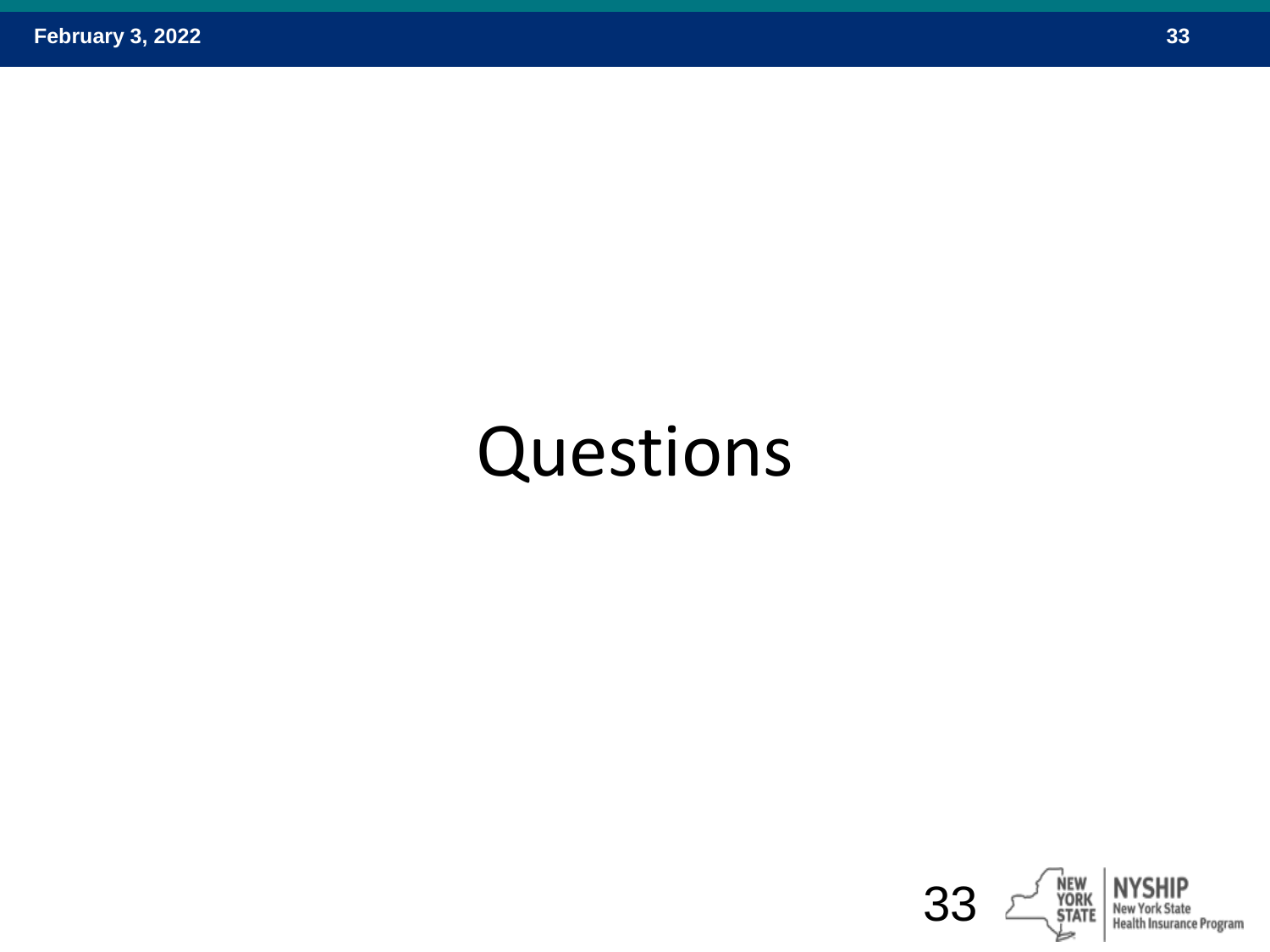### **Medicare & NYSHIP**



Available on our website at www.cs.ny.gov/employee-benefits or contact your HBA for a copy.YORK

**New York State** 

**Health Insurance Program** 

**STATE**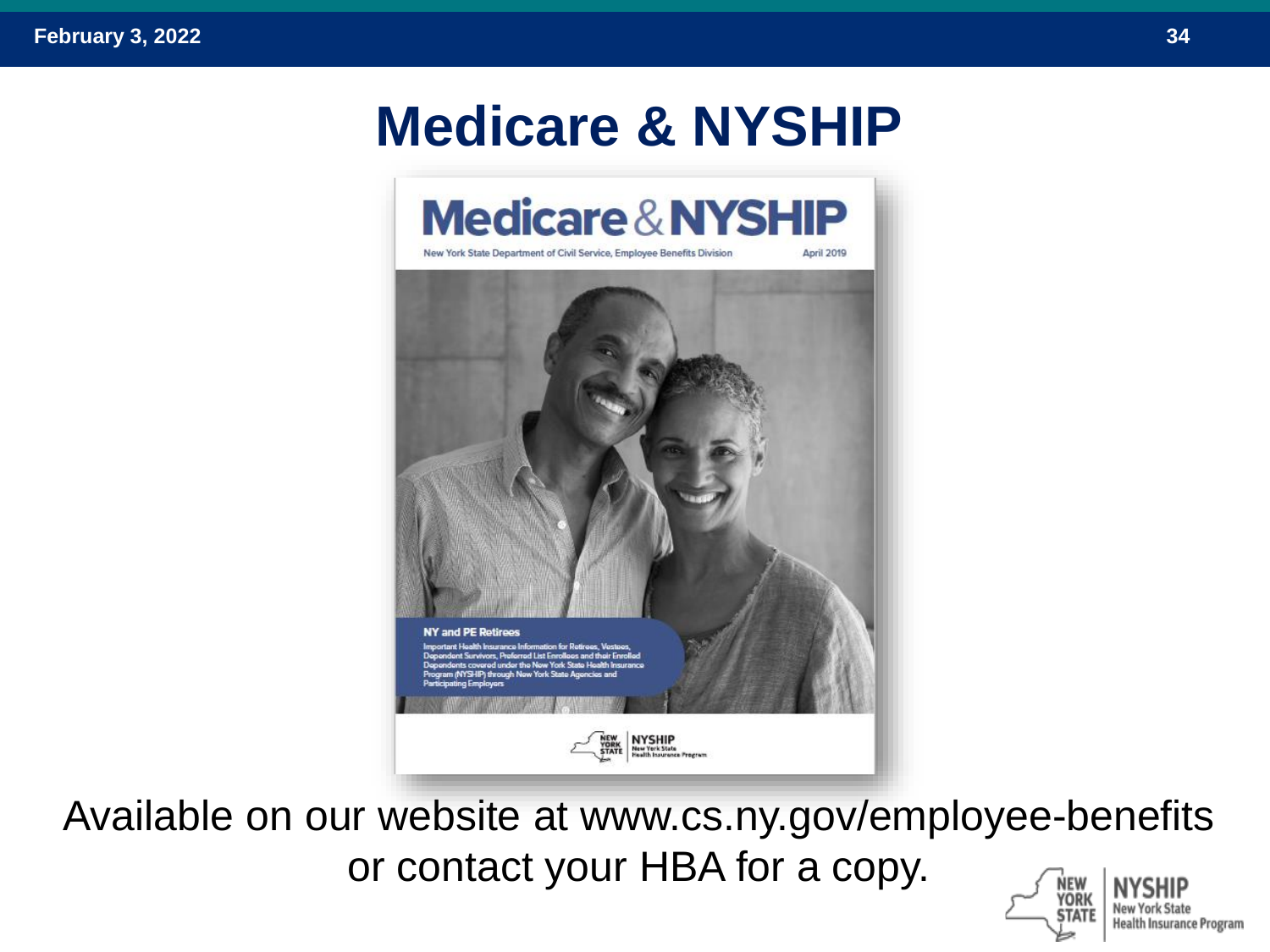## **Medicare**

#### **What is it?**

• The federal health insurance benefit program administered by the Centers for Medicare & Medicaid Services (CMS)

#### **Remember**

• "When first eligible for Medicare as a retiree, I must enroll in both Parts A and B."

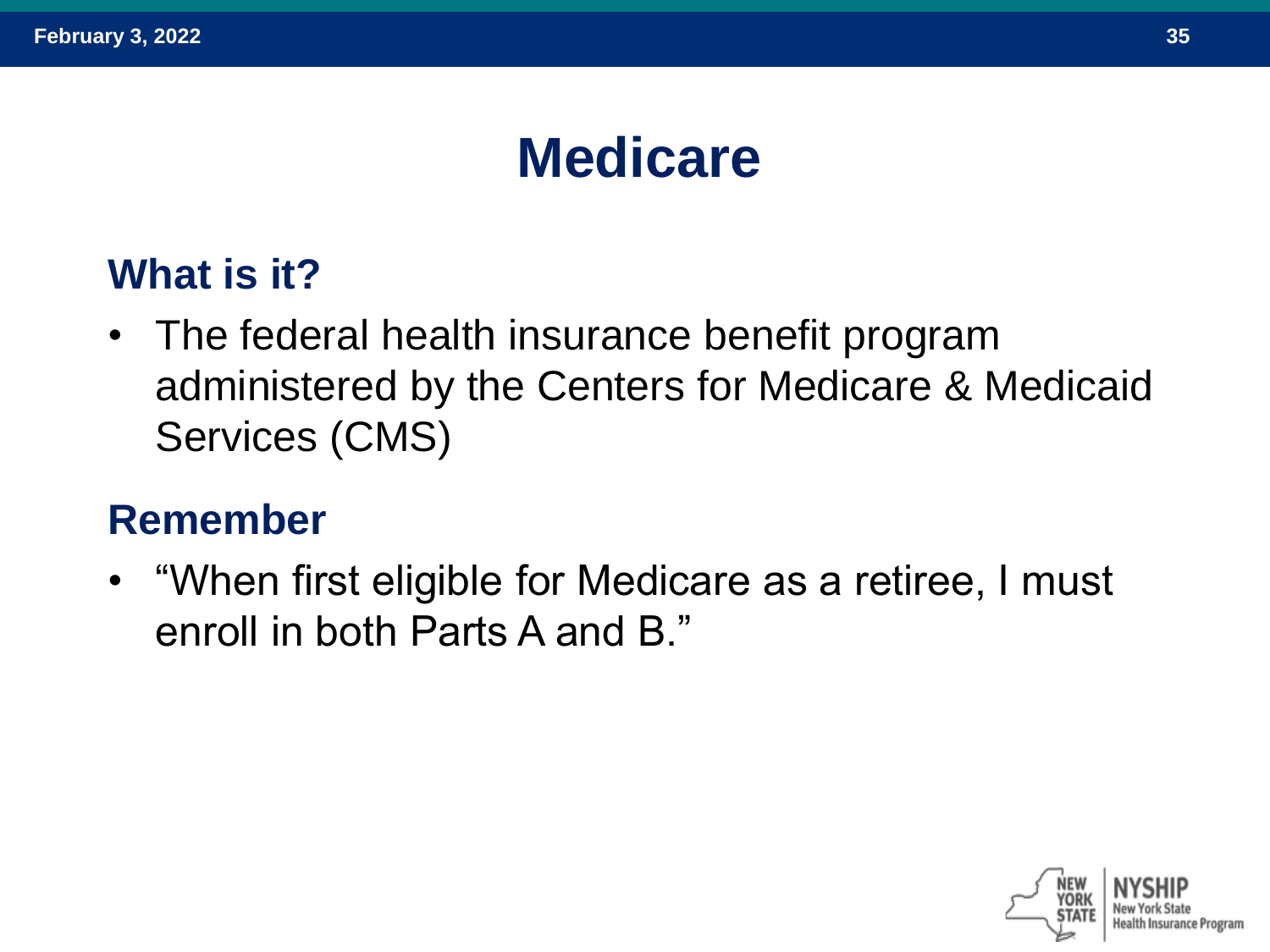#### **Parts of Medicare**

| <b>Part A</b>                 | <b>Part B</b>                                                  | <b>Medicare</b><br><b>Advantage</b><br><b>Plans (Part C)</b><br>For those enrolled in<br><b>HMO's only</b> | <b>Part D</b>                                                                                             |
|-------------------------------|----------------------------------------------------------------|------------------------------------------------------------------------------------------------------------|-----------------------------------------------------------------------------------------------------------|
| Inpatient<br>hospital<br>care | Doctors'<br>services and<br>outpatient<br>hospital<br>services | <b>HMO</b> provided<br>package that<br>includes Parts A,<br><b>B</b> and usually D                         | <b>Prescription</b><br>drugs<br><b>Automatically</b><br>enrolled in this if<br>with Empire<br><b>Plan</b> |

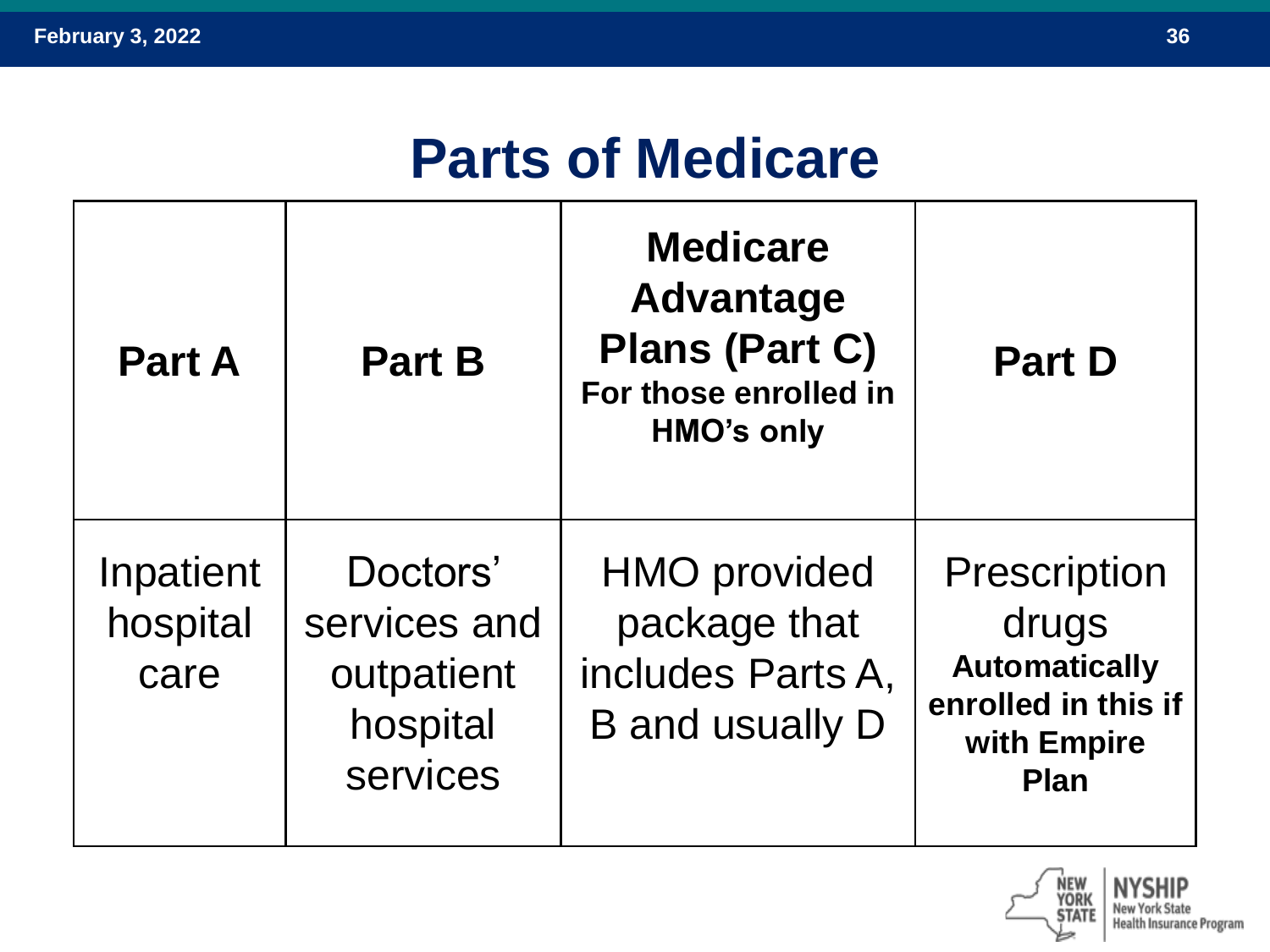# **When Does Medicare Eligibility Begin?**

- Age 65
- After two years of Social Security Disability Insurance (SSDI) eligibility
- If you receive SSDI benefits due to amyotrophic lateral sclerosis (ALS)
- Diagnosis of end-stage renal disease (ESRD)

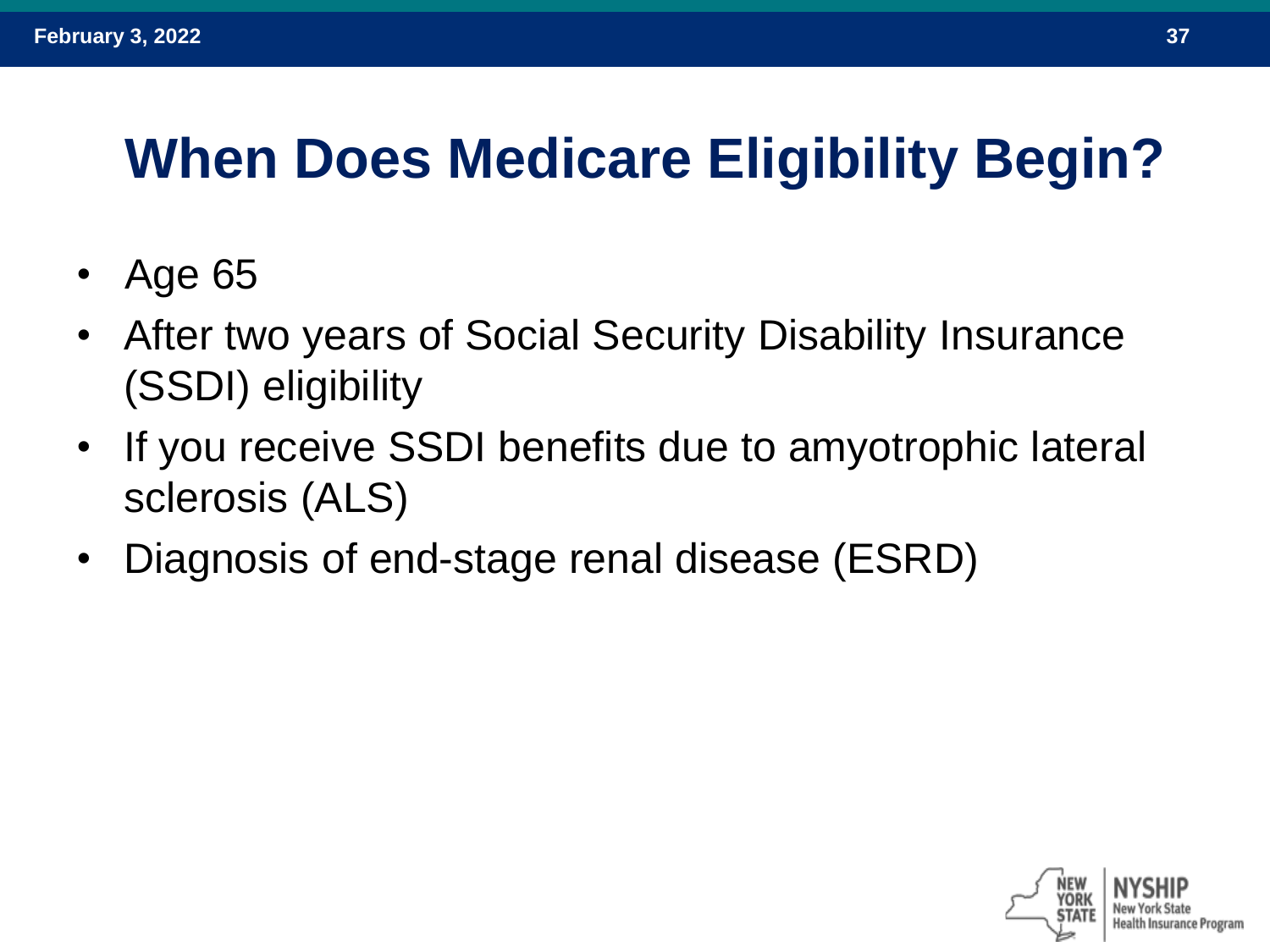#### **Medicare Primacy**

(This means which plan pays first on health insurance claims)

| <b>Active Employee</b>                        | <b>Retiree</b>                                             |
|-----------------------------------------------|------------------------------------------------------------|
| <b>NYSHIP</b> primary<br>- Medicare secondary | <b>Medicare</b> primary<br>$\bullet$<br>- NYSHIP secondary |

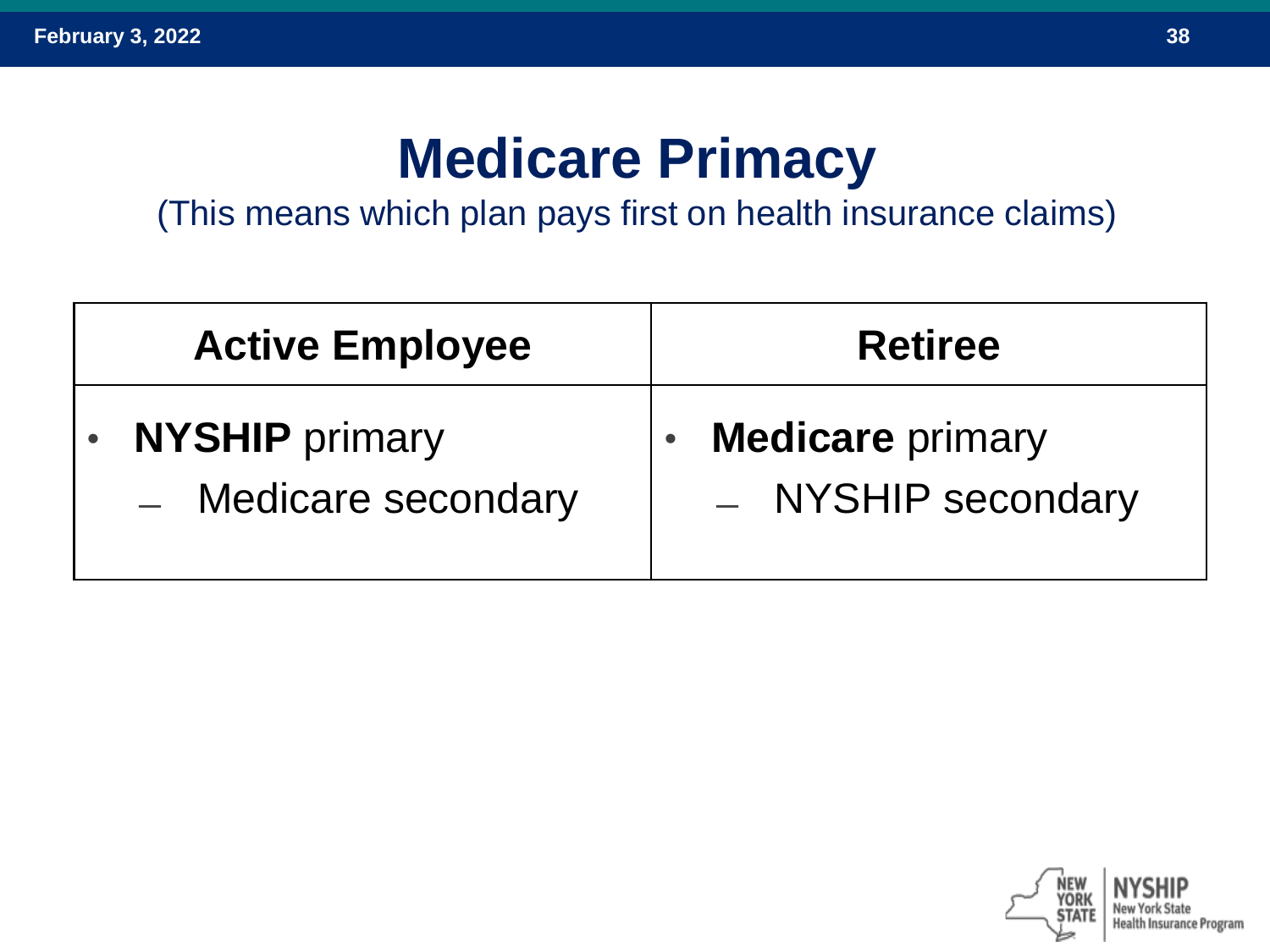## **Exceptions to Primacy**

#### **Medicare will always be primary for**

- Enrollees eligible for Medicare due to End-Stage Renal Disease (ESRD) who are beyond the 30-month coordination period. The 30-month coordination period begins when eligibility for ESRD Medicare begins, but NYSHIP will remain primary throughout this time period.
- Covered domestic partners age 65 and older

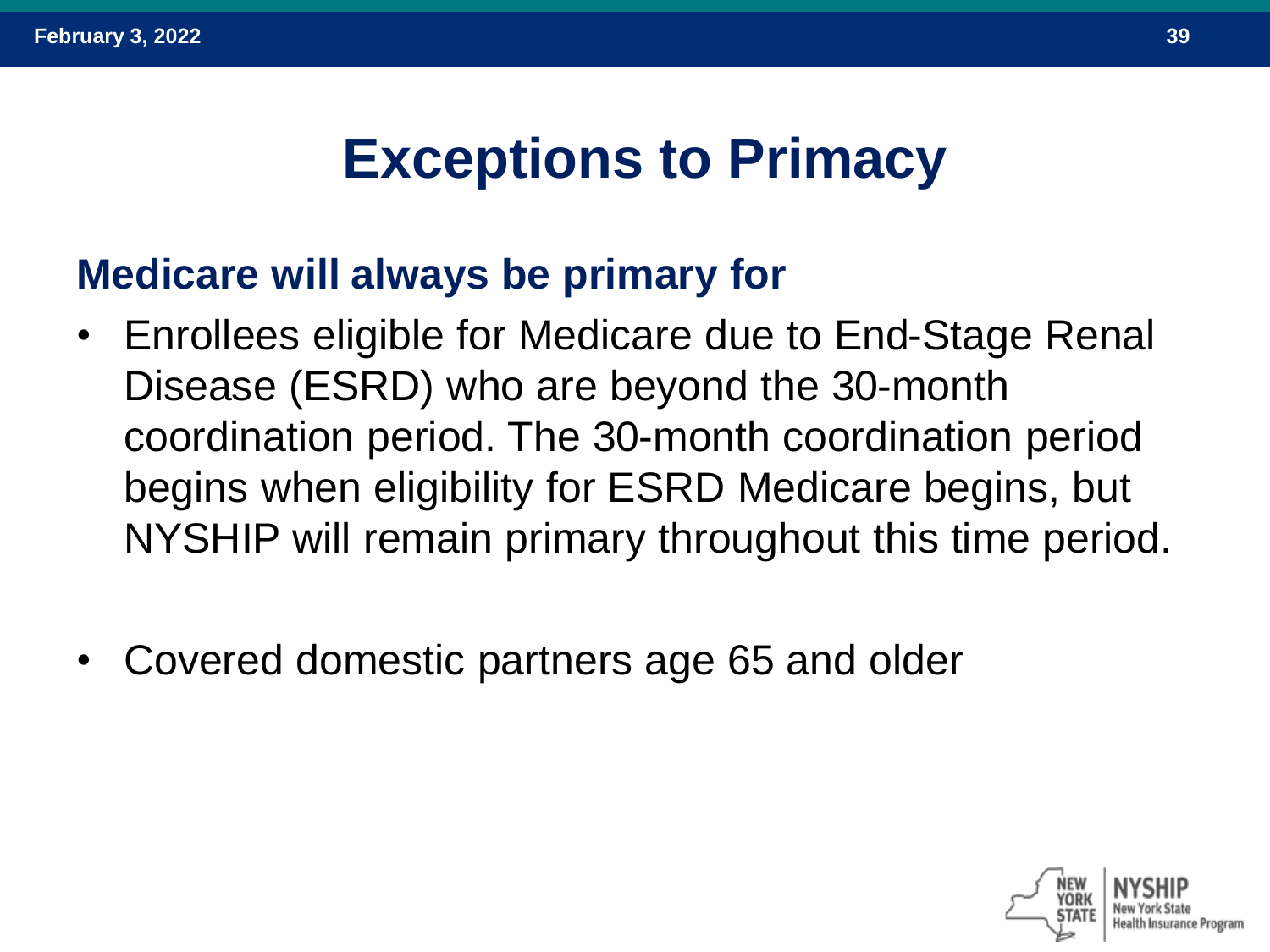#### **Medicare-Eligible at Retirement**



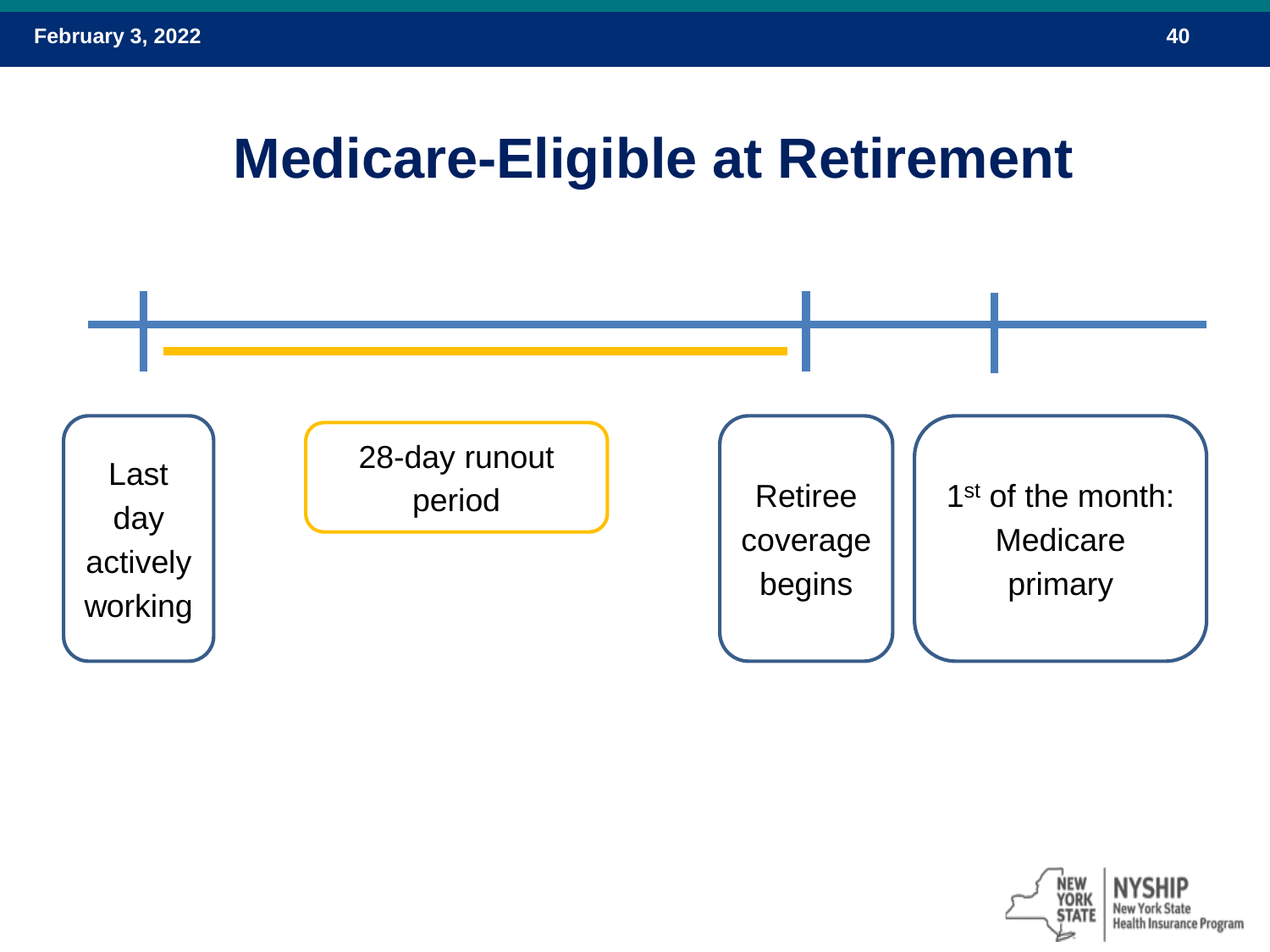# Questions

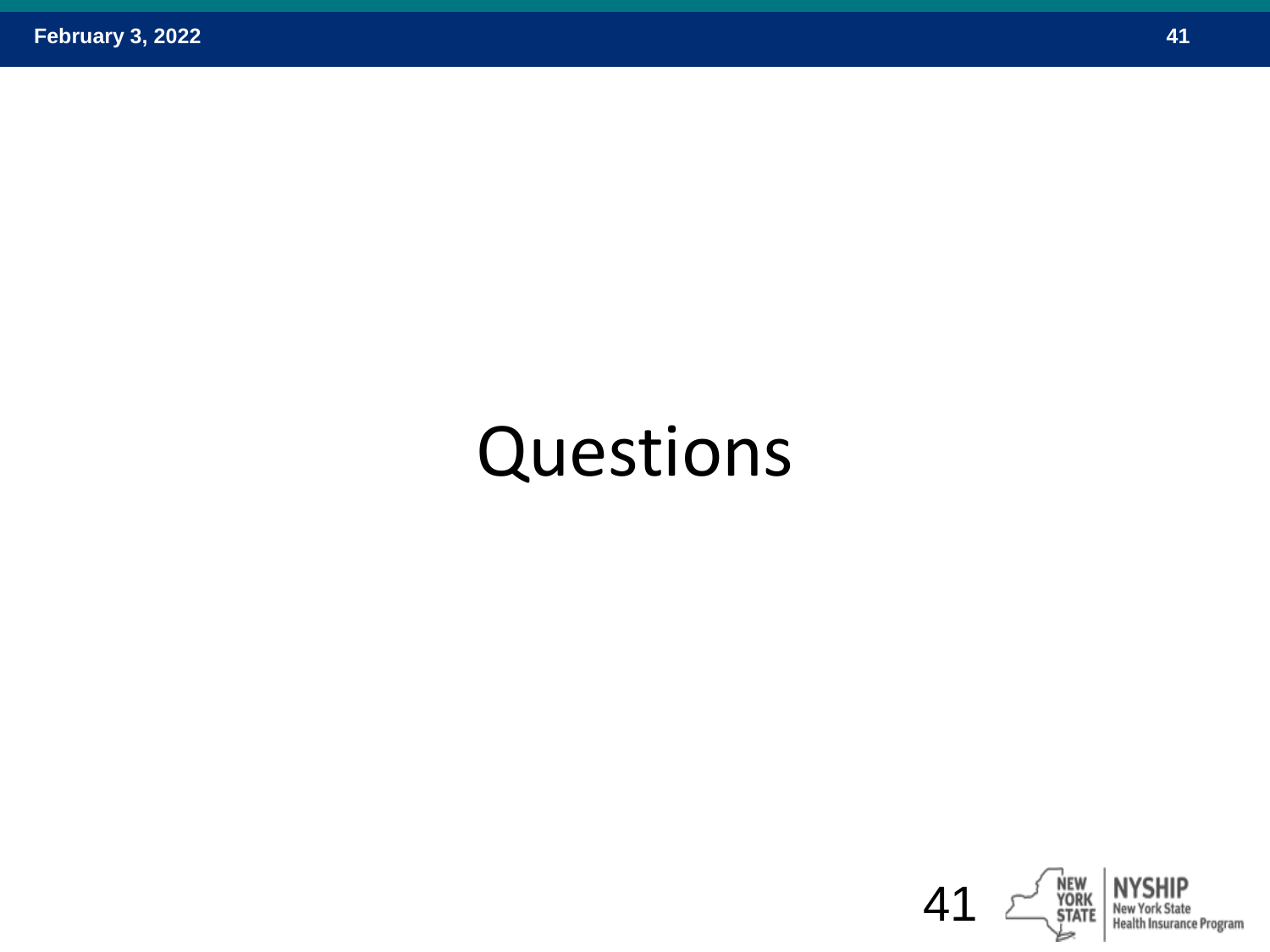## **Enrolling in Medicare**

- It is **your** responsibility to know when Medicare becomes primary and to enroll in Parts A and B. The Employee Benefits Division cannot enroll you in Medicare. You must sign up for Medicare through the Social Security Administration.
- Contact the Social Security Administration (SSA) three months prior to Medicare becoming primary
- If you have a P.O. Box on file, you will need to provide your physical address to NYSHIP to enroll you into your plan's appropriate Medicare product. NYSHIP materials will still be mailed to your P.O. Box.

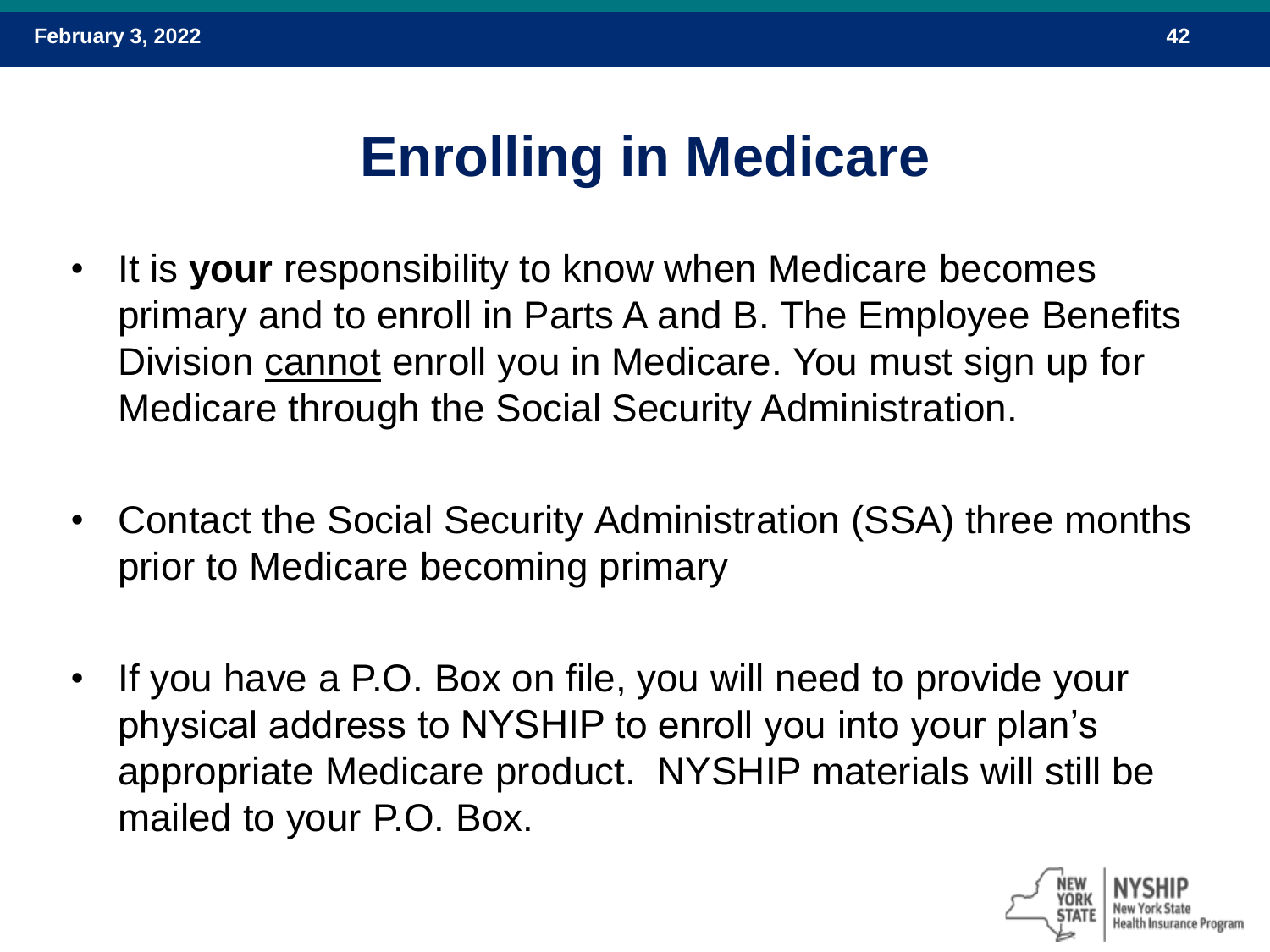# **Medicare Costs, Payment and Reimbursement**

- Medicare Part A (generally free)
- Medicare Part B premium
	- ̶ SSA determines premiums annually
	- ̶ 2022 monthly premium: \$170.10
	- ̶ Part B premium reimbursed for each Medicareprimary person covered

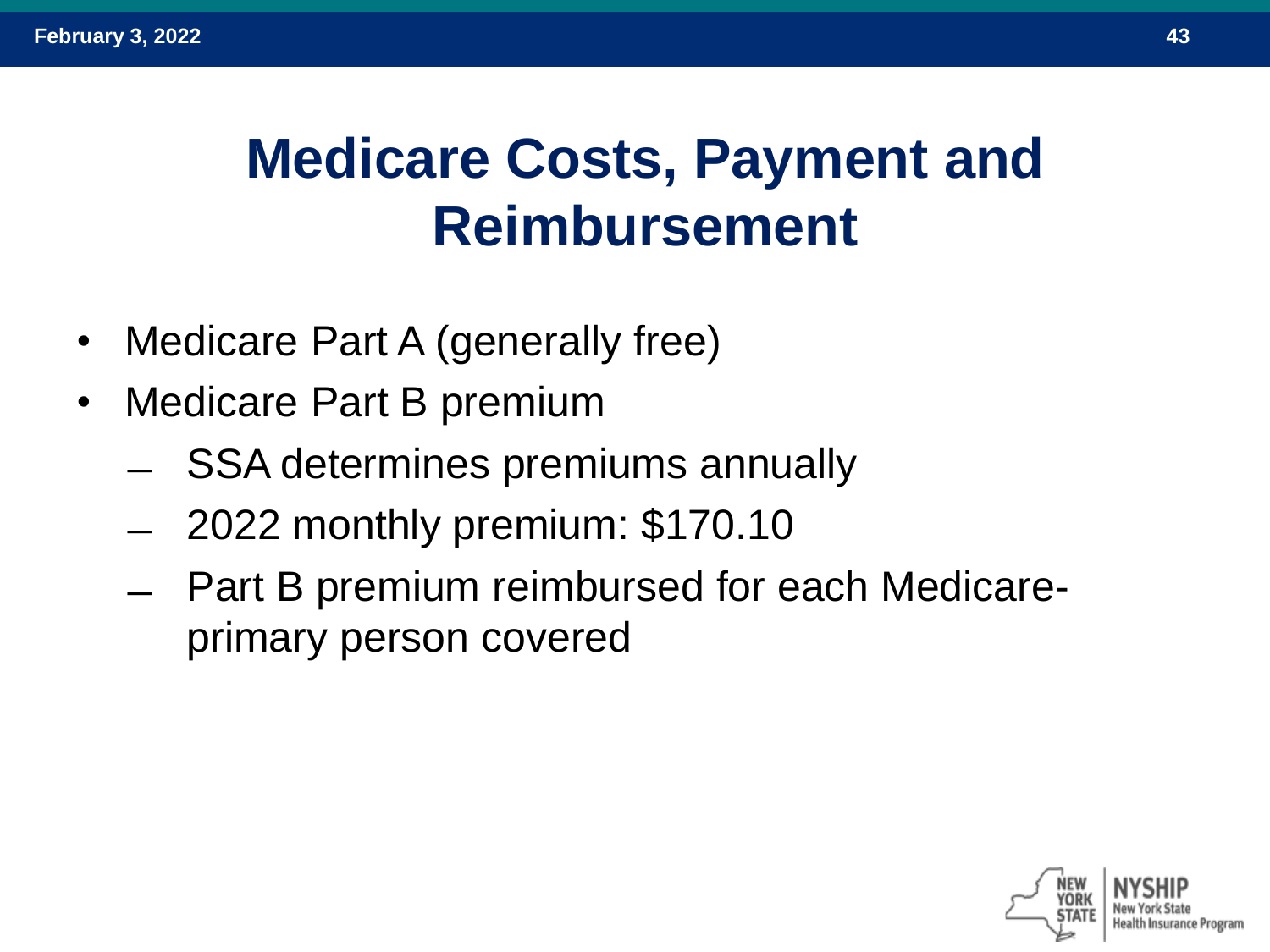# **Income Related Adjustment Amount (IRMAA)**

| <b>Medicare Part B IRMAA</b>           | <b>Medicare Part D IRMAA</b> |
|----------------------------------------|------------------------------|
| Annual reimbursement by<br>application | No reimbursement             |

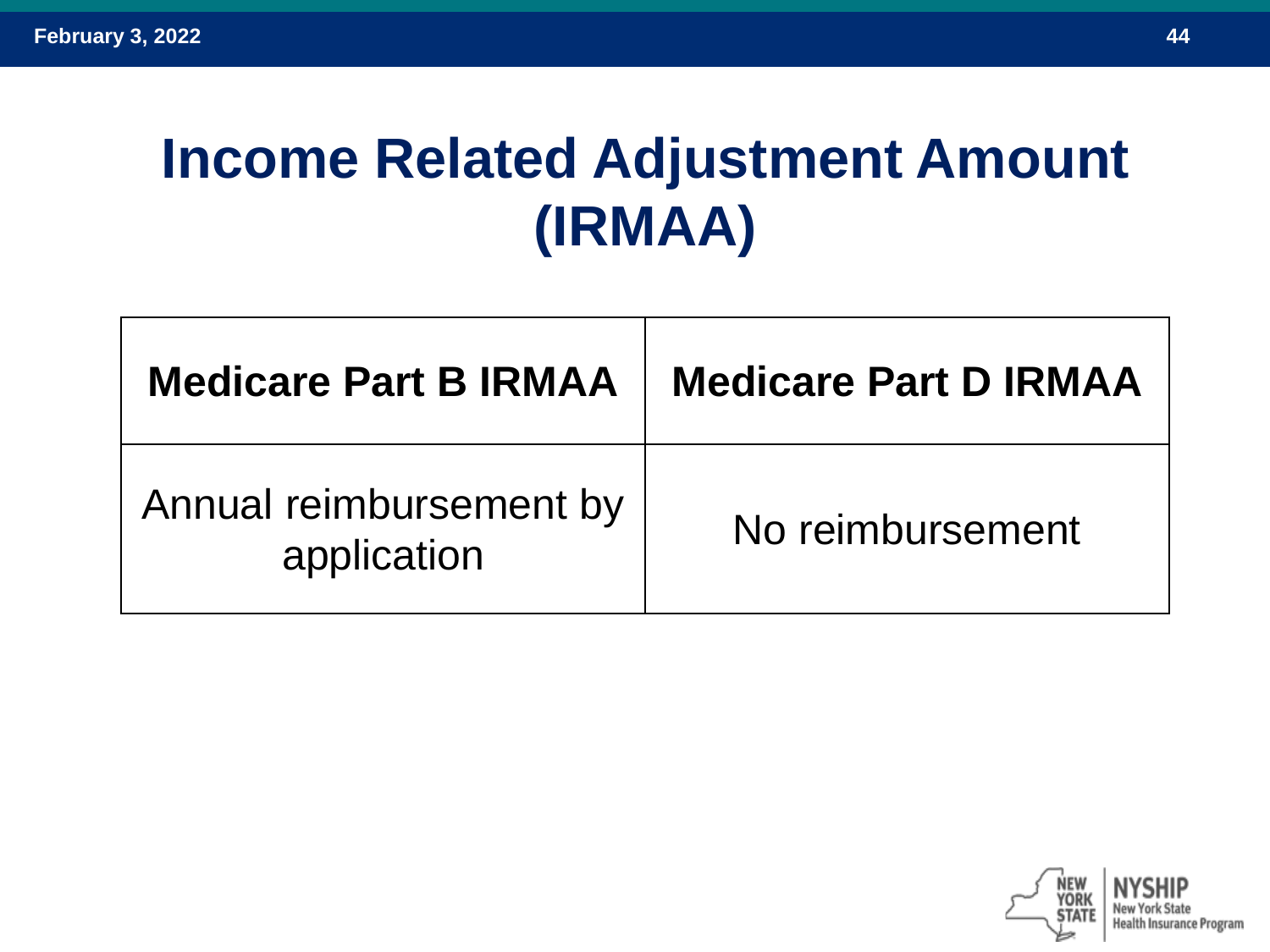# Questions

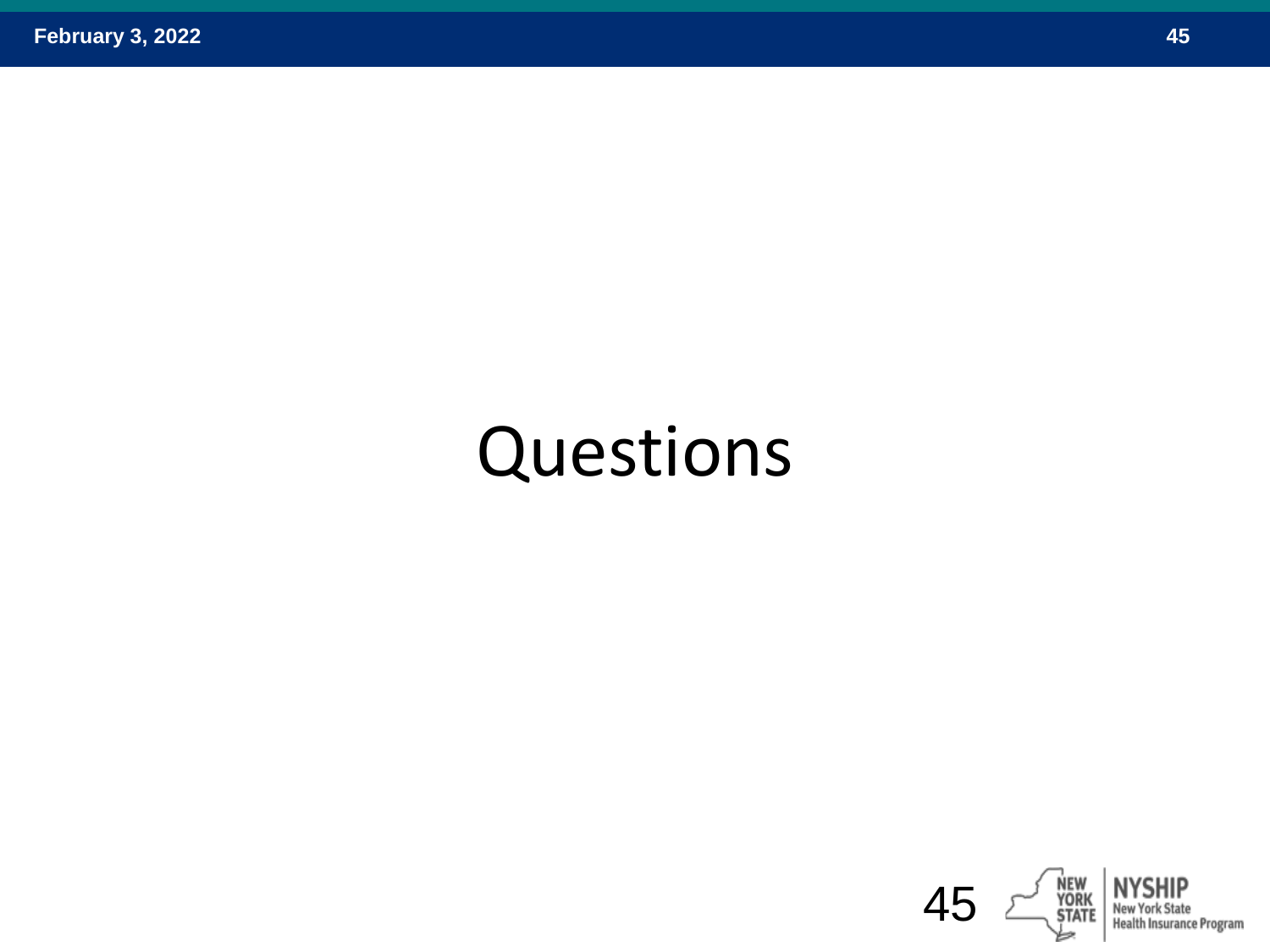## **The Empire Plan and Medicare**

- Medicare crossover program coordinates Medicare and NYSHIP benefits for The Empire Plan
- Claims submitted to Medicare first (pays up to 80%), then The Empire Plan pays remaining 20%
- You are only left with a copayment

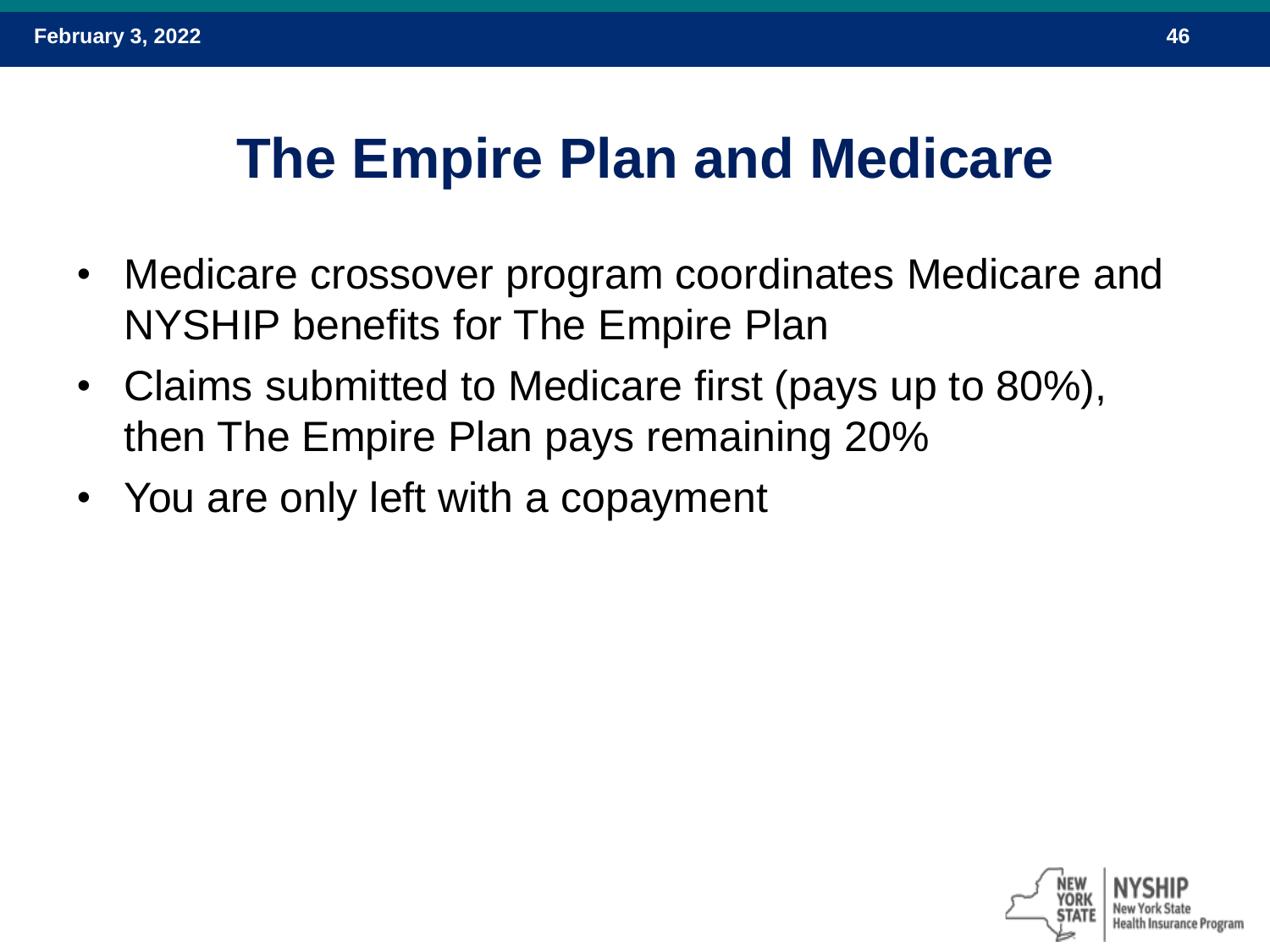#### **NYSHIP HMOs and Medicare**

#### **HMOs with Medicare Advantage Plans**

- Medicare and NYSHIP coverage are both provided through HMO
- Care outside HMO service area covered to the extent allowed by HMO

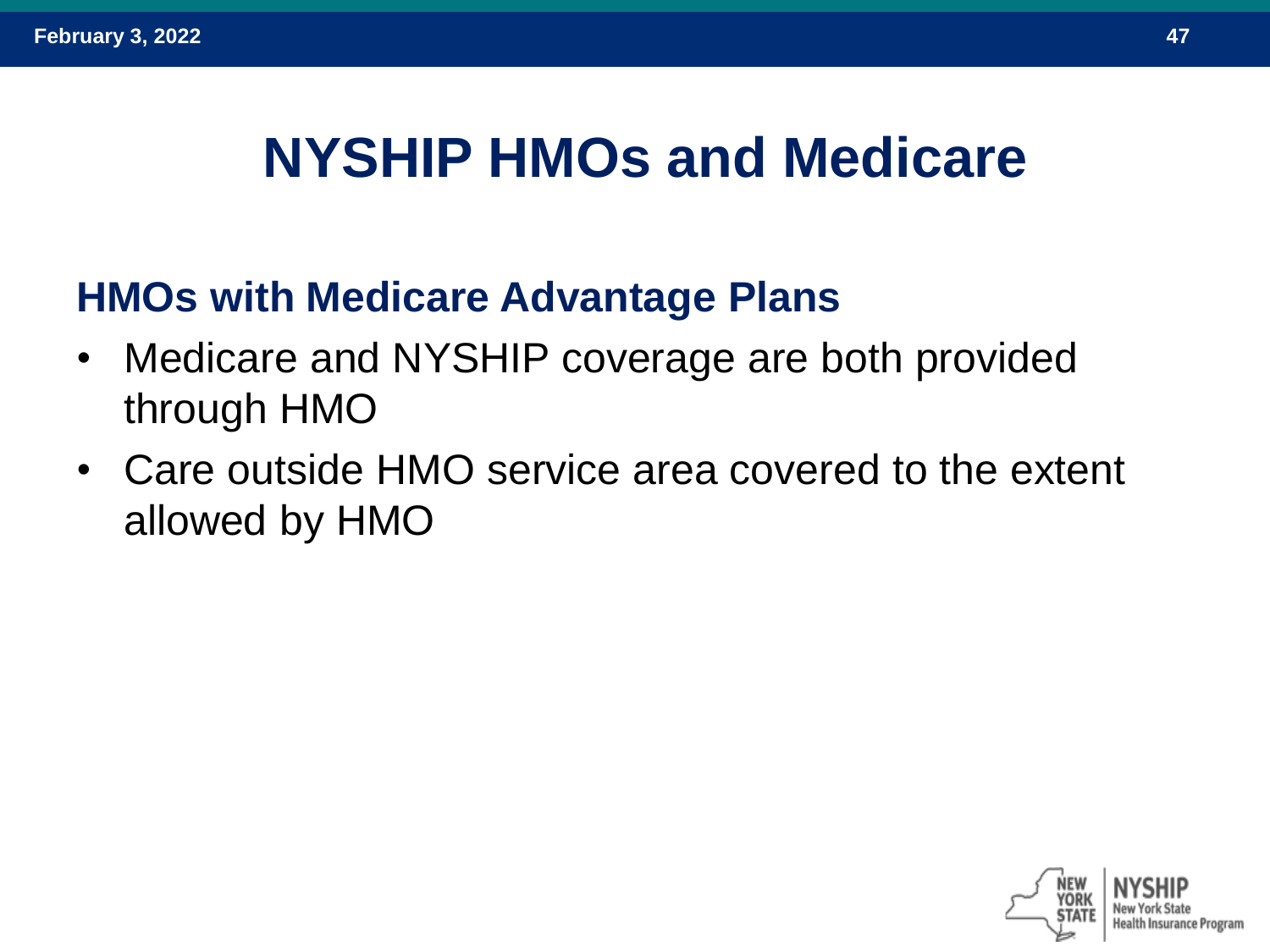## **Prescription Benefit and Medicare Part D**

- Prescription coverage continues when you become Medicare primary
- Most NYSHIP plans enroll you in a Medicare Part D plan
	- ̶ The Empire Plan
	- ̶ NYSHIP Medicare Advantage HMOs

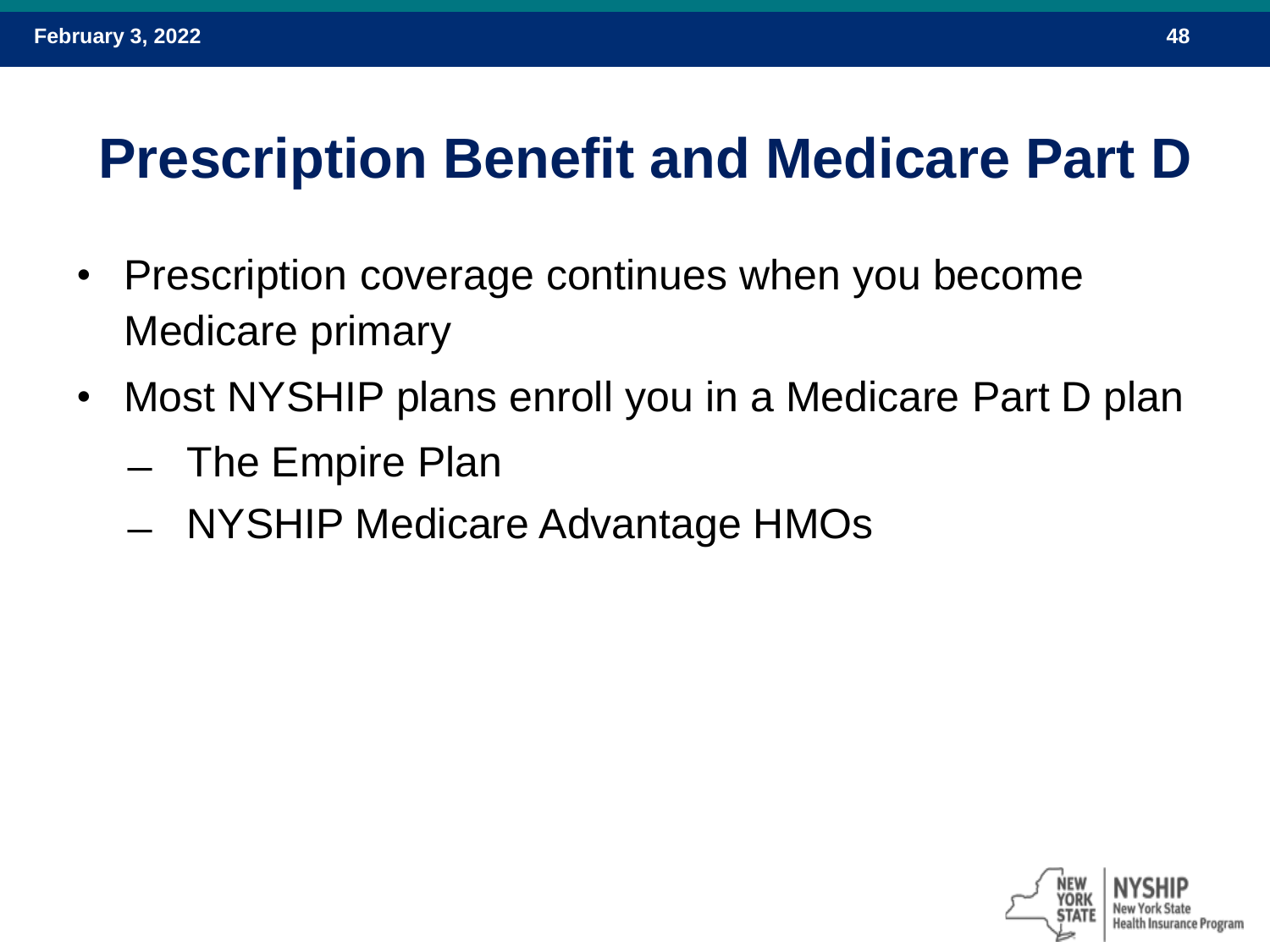#### **Important!**

• Enrollment in a non-NYSHIP Medicare Part D plan or Medicare Advantage Plan will result in cancellation of your NYSHIP coverage

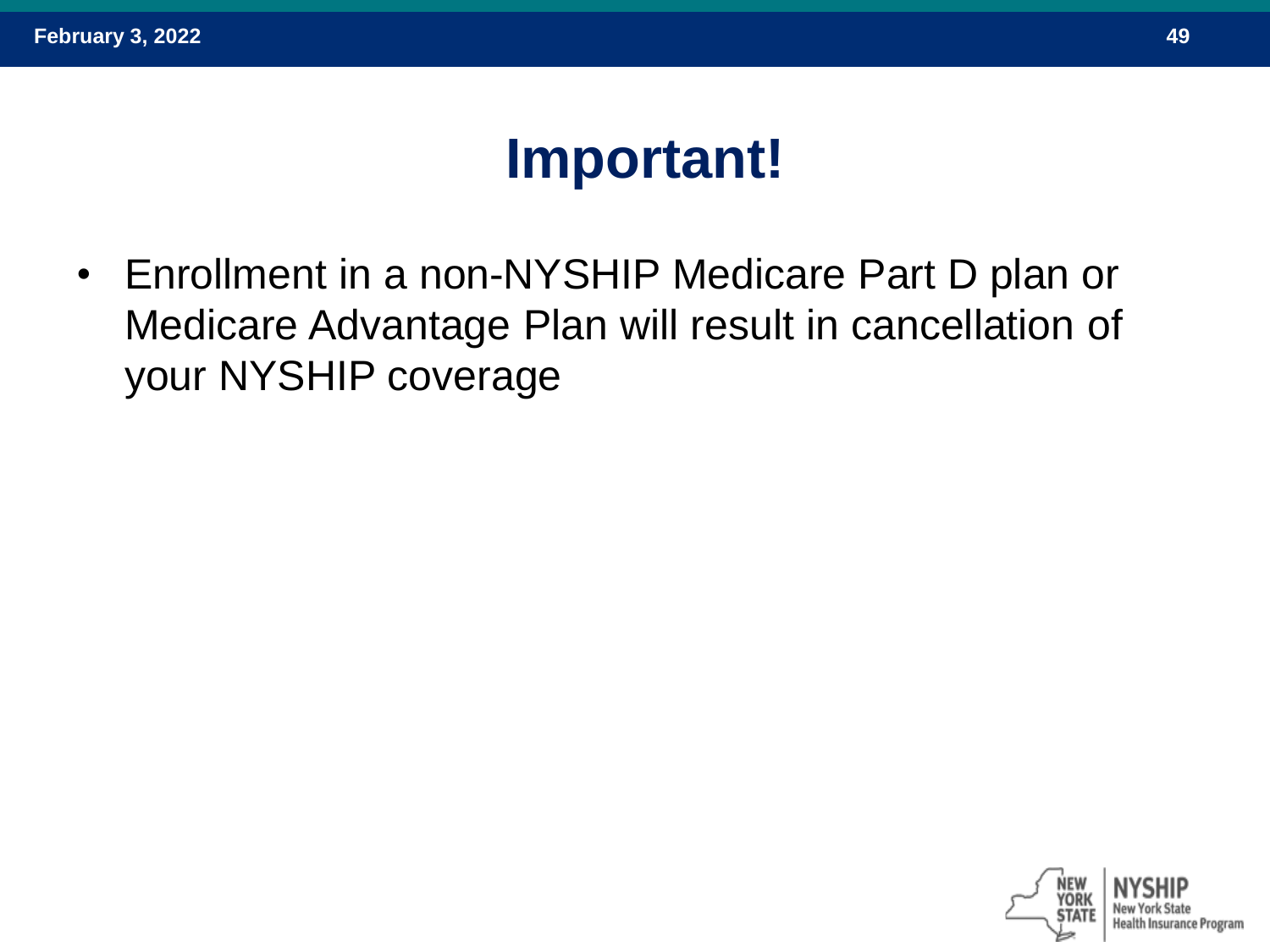#### **Medicare Recap**

- Enroll in Medicare Parts A and B when first eligible as a retiree
- Enrolling in a non-NYSHIP Medicare product will terminate your NYSHIP (Empire Plan and Medicare Advantage Plans) benefits
- Call EBD if you have any questions

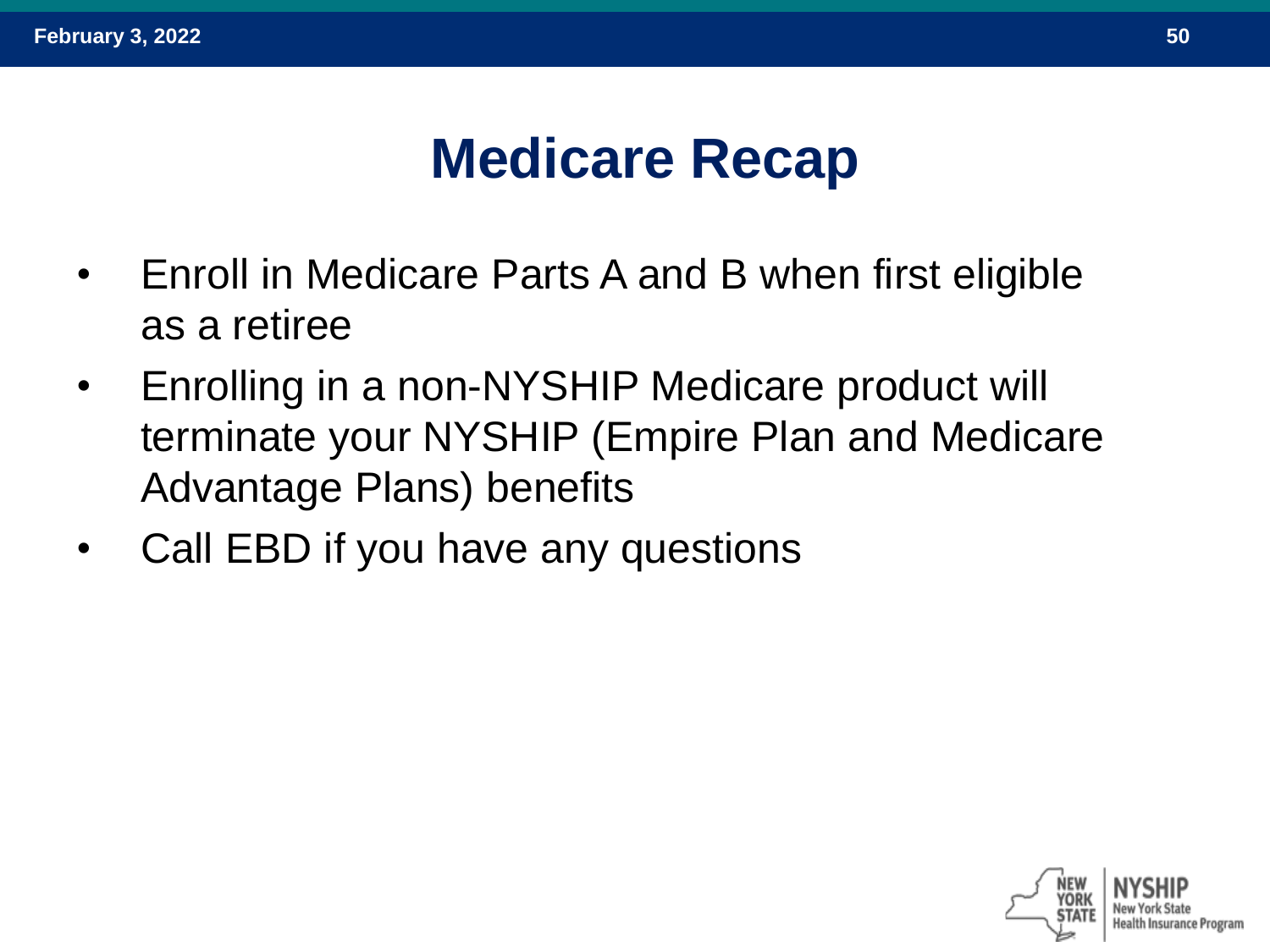# Questions

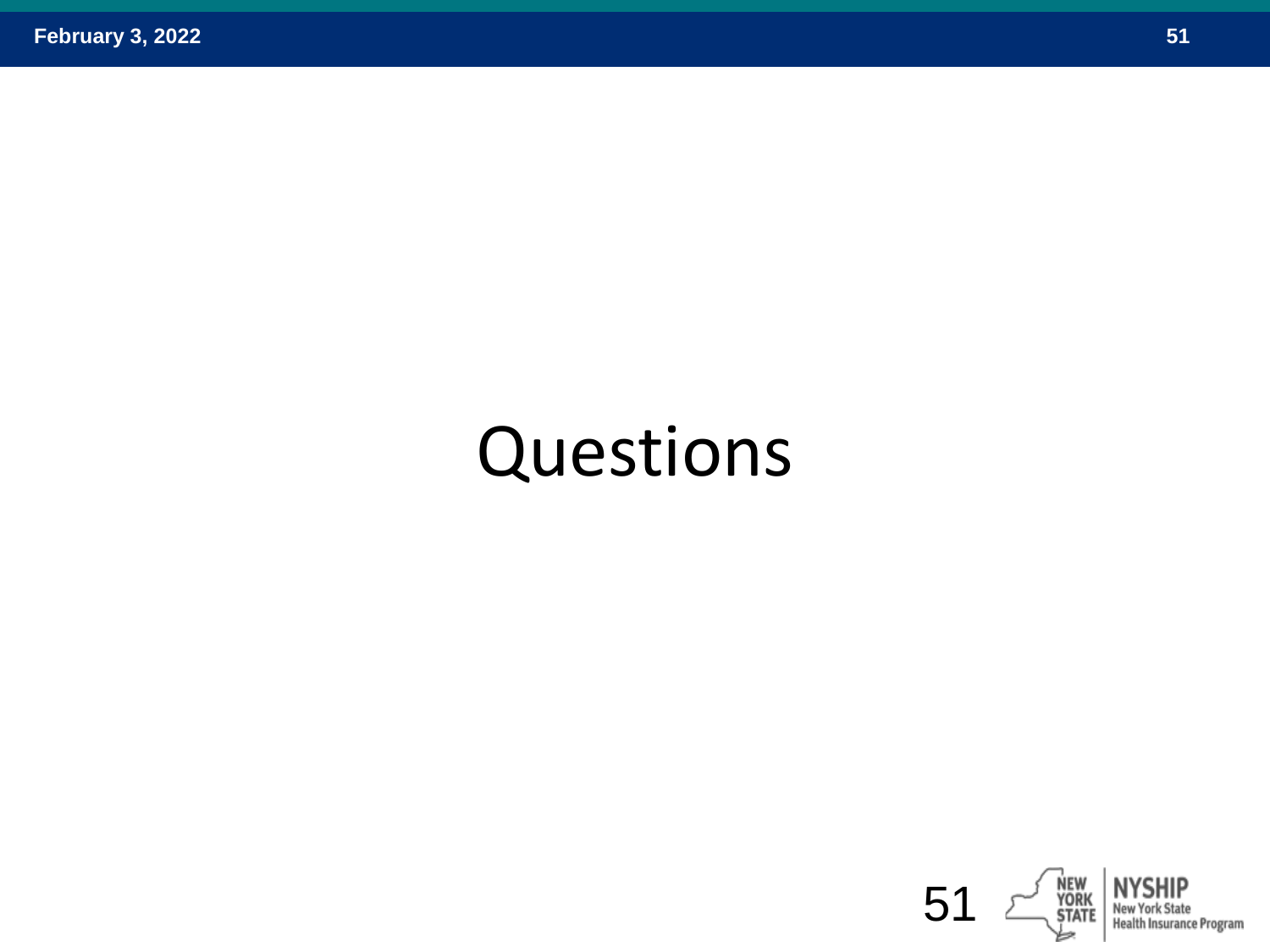#### **Return to State Service**

#### **In a benefits-eligible position**

- NYSHIP becomes primary
- Medicare becomes secondary
- Eligibility for Medicare Part B reimbursement ends

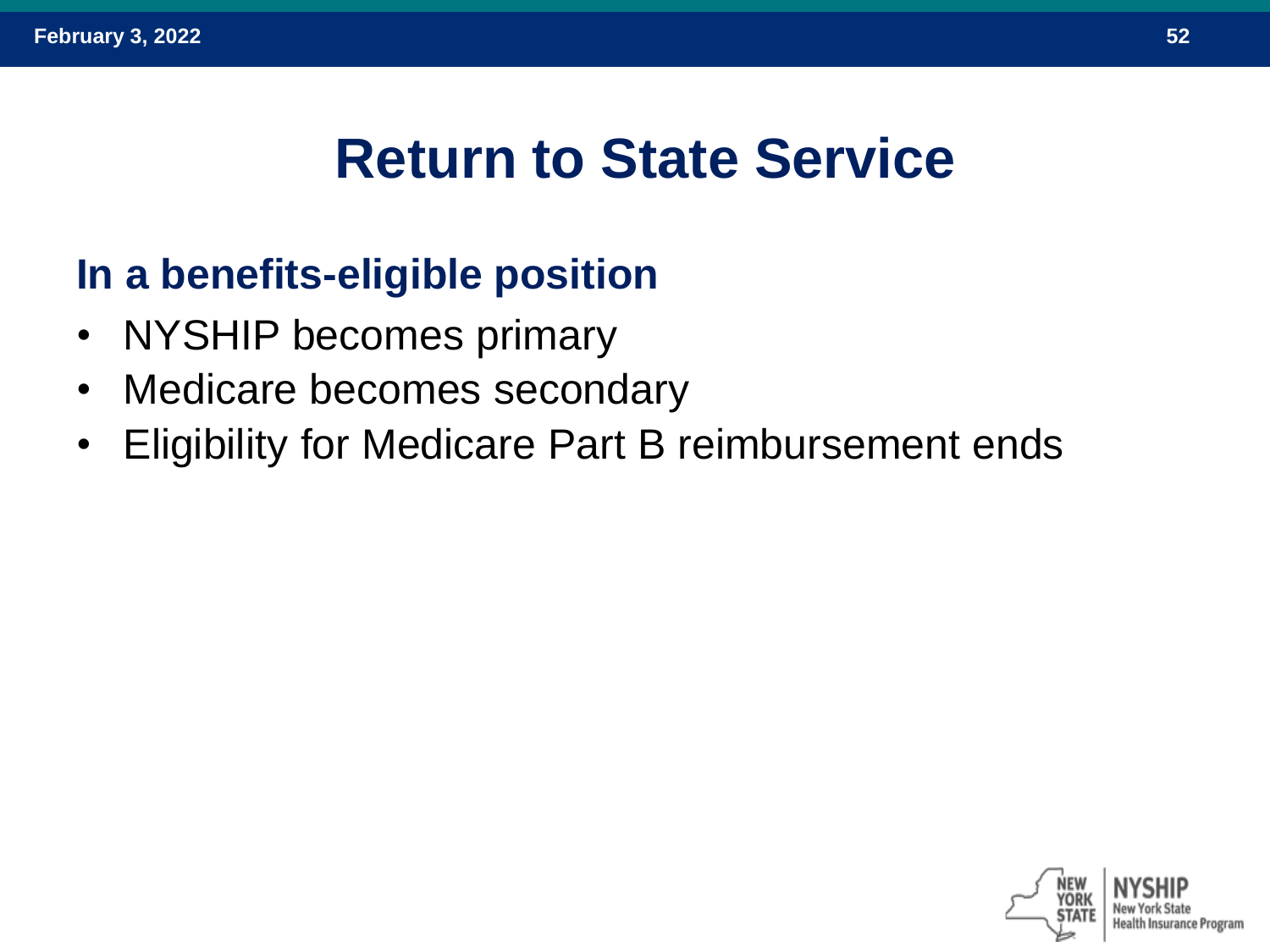### **Publications**

#### *Choices* **&** *Rates* **for Retirees**

• Benefit and rate change guides

#### *On The Road with The Empire Plan*

• Health benefits information for when you travel or move

#### *Welcome to EBD*

• How and where to get benefits information\*

\*Employee Benefits Division will take on the role of your Health Benefits Administrator after retirement

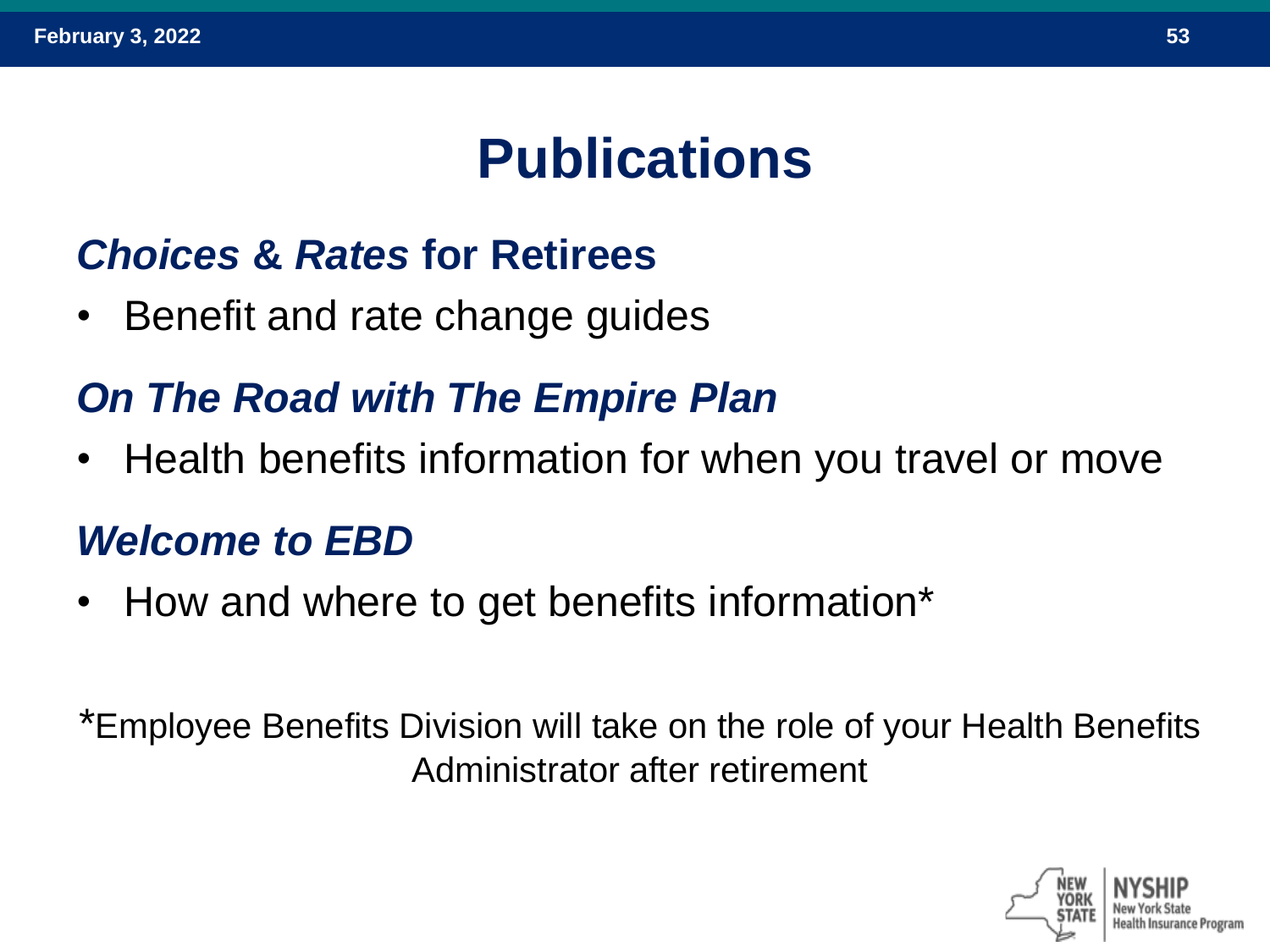## **Planning for Retirement**

• Video in the *Planning to Retire?* section of NYSHIP Online



**The Department of Civil Service Presents Planning for Retirement** 

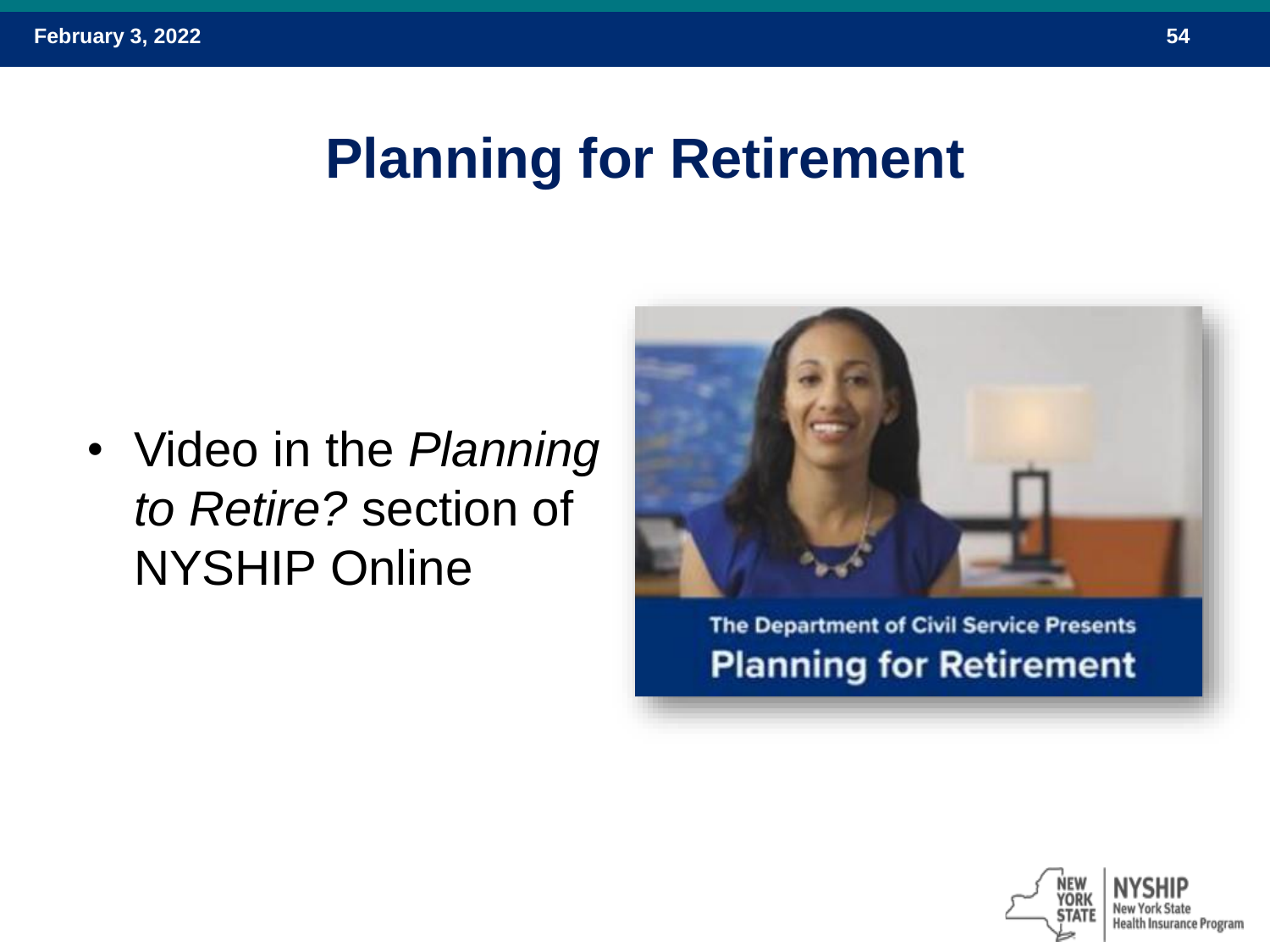## **Other Benefit Information**

#### **M/C Life Insurance Program**

• See your Human Resources Office

#### **Union Sponsored Plans**

• Contact plan sponsor

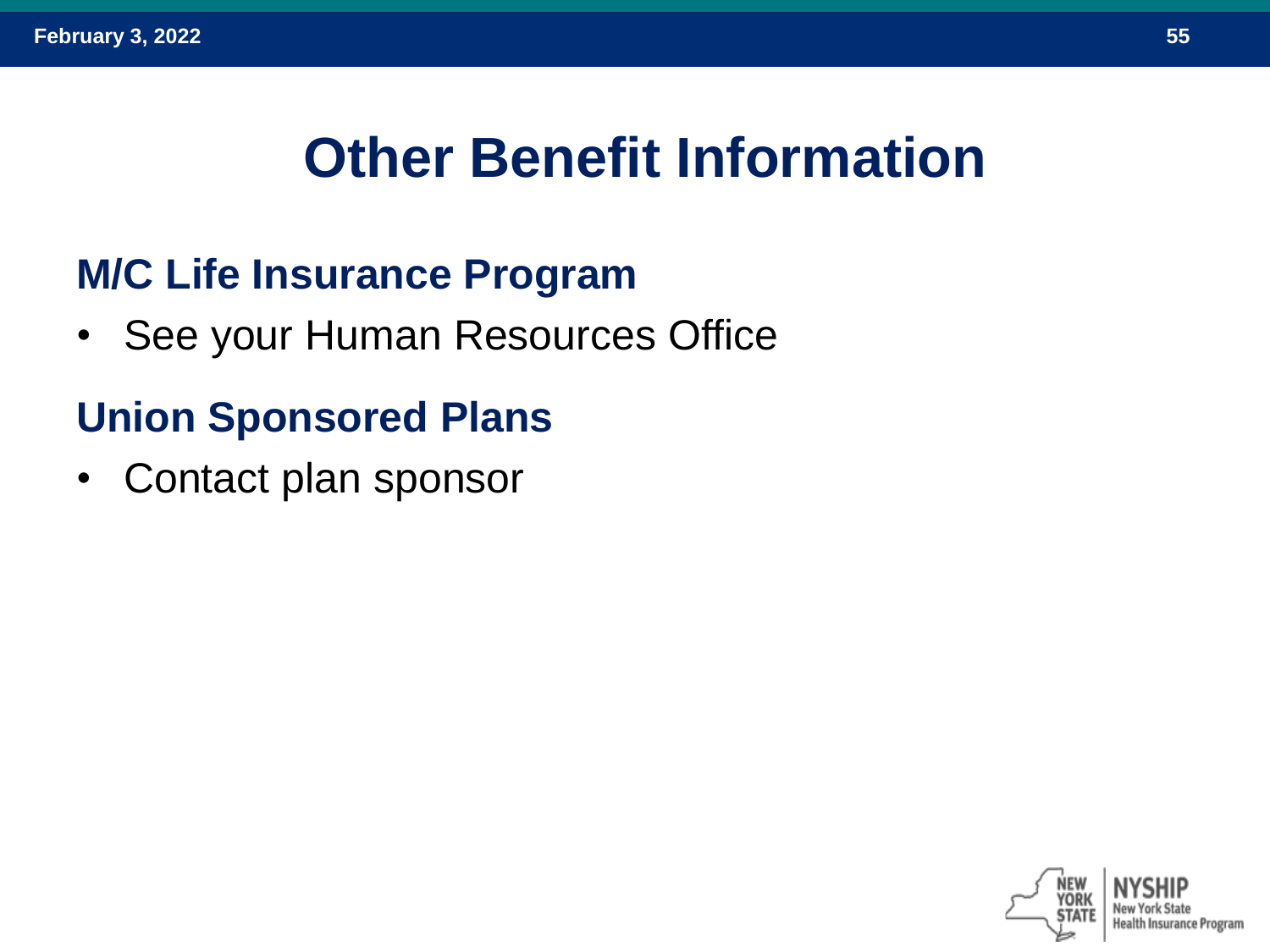# Questions